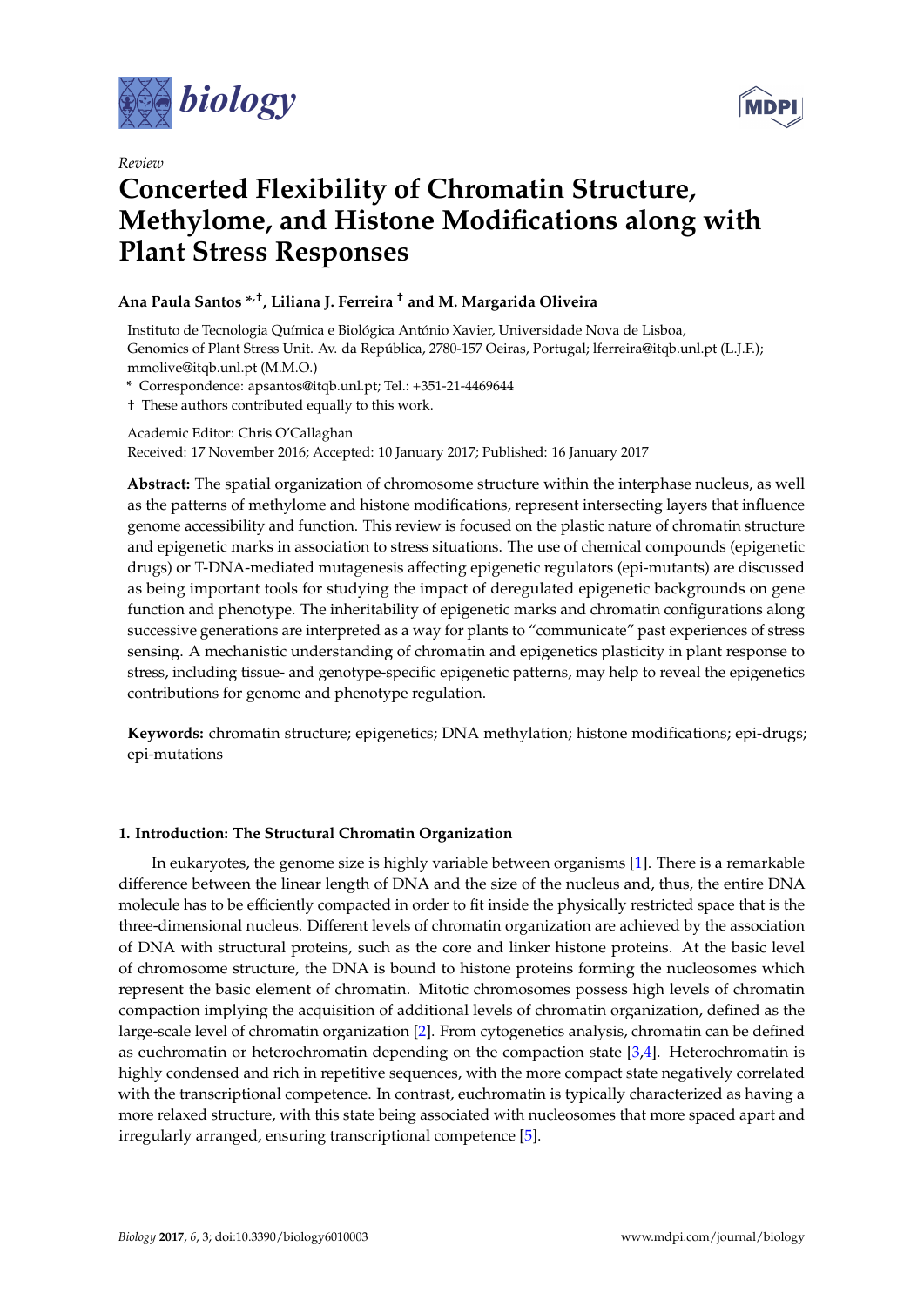# *Methods to Evaluate Chromatin Organization*

The way interphase chromatin is organized in the three-dimensional space is crucial in genome regulation. Understanding the arrangement of chromatin in the interphase nucleus has benefited from great improvements in fluorescence in situ hybridization (FISH) with chromosome-specific probes, together with crucial improvements in microscope technology. These advances, initially applied in animal cells, showed that chromosomes occupy distinct territory domains in the interphase nucleus [\[6](#page-8-5)[,7\]](#page-8-6). In plants, the investigation of chromosomal structure in interphase nuclei has not been straightforward because of the high level of dispersed repetitive sequences, making it difficult to generate strong and specific chromosome probes [\[8,](#page-8-7)[9\]](#page-8-8). The visualization of chromosome territories in interphase nuclei was first achieved in interspecific and intergeneric hybrid plants by using genomic in situ hybridization (GISH) in meiotic cells to discriminate genomic origins [\[10\]](#page-8-9). The way plant chromosomes are organized within interphase nuclei was analysed in distinct cell types and in various plant species and these studies showed a high diversity of interphase chromosome arrangements [\[10](#page-8-9)[–13\]](#page-8-10). In wheat/rye addition and/or translocation lines, the chromosomes appeared as elongated domains, stretched across the diameter of the interphase nucleus, with both arms physically adjacent and with centromeres and telomeres located at opposite extremes of the interphase nucleus, displaying a typical Rabl configuration [\[12](#page-8-11)[–14\]](#page-8-12). This typical Rabl arrangement of chromosomes is suggested to involve specific attachment of telomeres and centromeres to some component(s) of the nuclear envelope. In rice, so far, a "real" painting of chromosomes in interphase nuclei has not yet been achieved. However, FISH with probes made of bacterial artificial chromosomes (BAC) clones containing fractions of genomic DNA spanning chromosome 1, or with centromeric, telomeric, and ribosomal probes, has increased our knowledge of chromosome organization in rice interphase nuclei [\[13\]](#page-8-10). In diploid rice, telomeres and centromeres are dispersed around the nuclear periphery in meristematic cells from the root-tip and, thus, not presenting a classic Rabl configuration [\[15\]](#page-8-13). Nevertheless, the Rabl arrangement of chromosomes was found in other cell types of rice root sections, namely in larger cells, presumably due to endoreduplication, which will originate the xylem [\[15\]](#page-8-13). *Arabidopsis thaliana* and its close relative *A. lyrata* are, so far, the only plants where a "real" chromosome painting within interphase nuclei has been obtained, and that was made possible by using a series of BACs as DNA probes [\[16\]](#page-8-14). These analyses enabled the visualization of telomeres clustered and located near the nucleolus, and also the centromeres (chromocenters) positioned at the nuclear periphery from where chromatin loops (0.2 to 2 Mb in length) emanate forming a "rosette-like" structure of chromosome territories [\[16\]](#page-8-14). These studies regarding the organization of chromosome territories, genes, and intracellular RNA dynamics have been based on cytogenetics conducted mainly in fixed cells through in situ hybridization (ISH) which, although still a powerful tool to study nuclear architecture, only provides restricted information on existing structures at the time of fixation. Thus, there is a growing interest in live-cell imaging techniques and one possible strategy to follow the dynamics of intracellular RNA and proteins in living cells may involve fluorescent labelling [\[17,](#page-9-0)[18\]](#page-9-1). Studies on living plant cells can benefit from the use of an optical imaging chamber that enables visualization for long periods [\[19\]](#page-9-2). The fluorescence recovery after photobleaching (FRAP) methodology allows the analysis of the molecular dynamics in living cells, including histones and other chromatin-associated proteins. For example, FRAP and two-photon photoactivation were used to determine the exchange dynamics of histone H2B in plant stem cells of *Arabidopsis thaliana* roots [\[20\]](#page-9-3). Another strategy to follow in vivo histone modifications is based on the generation of genetically-encoded fluorescent modification-specific intracellular antibodies (*mintbodies*) which provides information regarding the kinetic changes of specific histone modifications e.g., after treatment with epi-drugs (chemical compounds targeting epigenetic regulators) such as trichostatin A (TSA), a histone deacetylase inhibitor [\[21\]](#page-9-4). More recently, the time-lapse microscopy has been also used to study the effects of chromatin regulators (CRs) on establishing the transcriptional activity of a reporter gene in single mammalian cells [\[22\]](#page-9-5). The authors combined the artificial recruitment of CRs to target a reporter locus with time-lapse microscopy to evaluate transitions between active and inactive states of the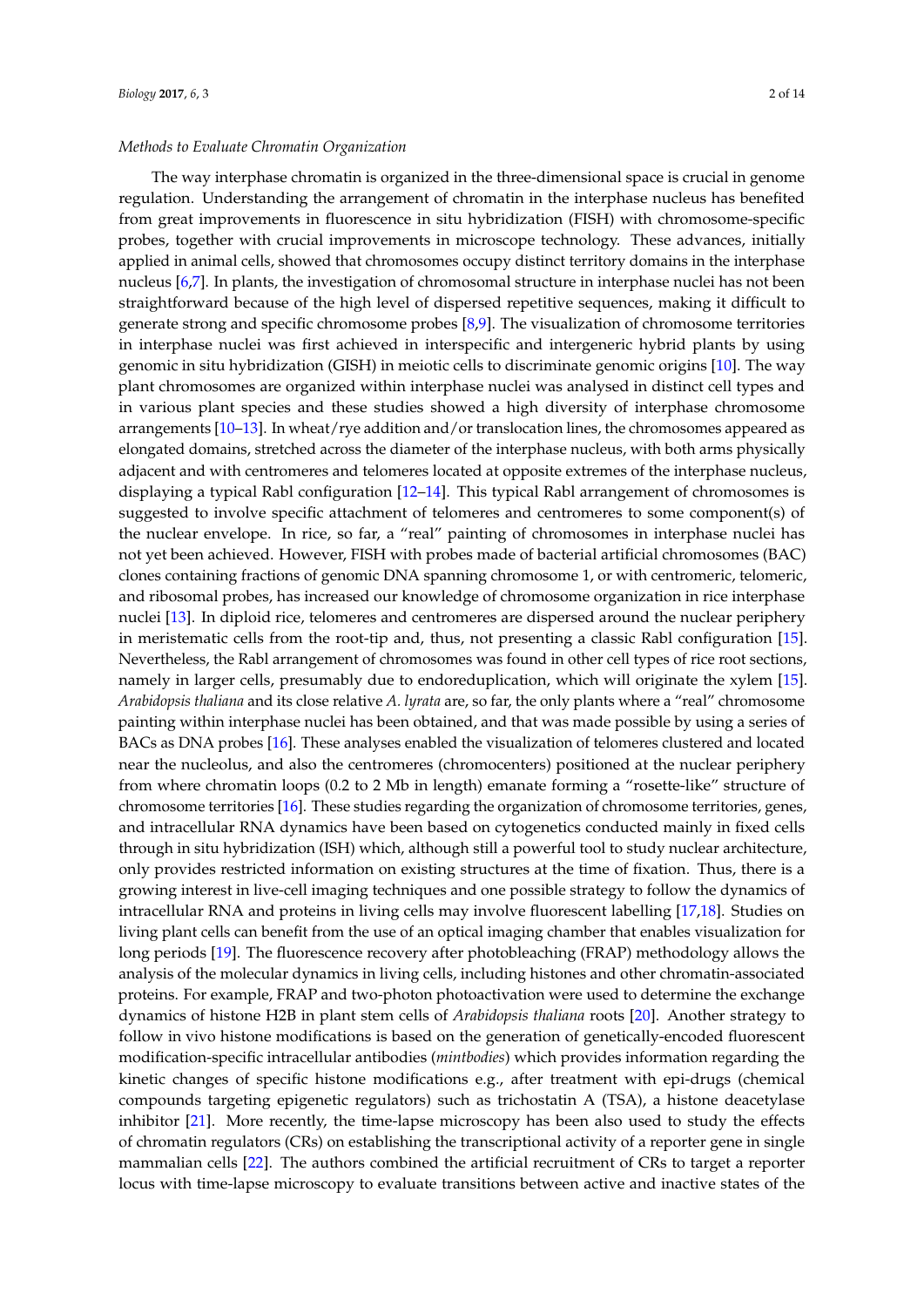reporter gene [\[22\]](#page-9-5). Regarding nucleosome mapping, the atomic force microscope (AFM) allows studies on the nucleosomes' positioning, and on the respective histone-DNA binding forces, as well as on the electrical conductivity of DNA [\[23\]](#page-9-6). The chromatin conformation capture (3C) techniques, based on high-throughput sequencing, can generate detailed information regarding chromatin geography, namely the "chromatin loops" which may bring distant DNA regions physically close together in the 3D nuclear space [\[24](#page-9-7)[–27\]](#page-9-8). These approaches have been, so far, mainly used in mammalian genomes, enabling the identification of topologically-associating domains (TADs), defined as regions with high internal interactions, but little interaction with neighbouring regions, and lamina-associated domains (LADs), which can influence gene expression [\[28](#page-9-9)[–30\]](#page-9-10). The TAD domains, as described in animals, may not be present in plants, as shown in *Arabidopsis* by using chromatin conformation capture methodology [\[31\]](#page-9-11). This approach enabled to confirm previous cytogenetic observations made in *Arabidopsis*, further making it possible to decipher, with more precision, specific patterns of chromatin interactions [\[31\]](#page-9-11). The distal regions of *Arabidopsis* chromosomes have a higher probability to establish interactions with other chromosomes [\[32\]](#page-9-12). Furthermore, specific epigenetic marks, typically associated with gene repression, were associated with a high level of chromatin interactions, while other epigenetic marks related to facilitation of transcription were more distant from the interaction domains [\[31\]](#page-9-11). These observations led the authors to suggest that domains of active transcription may not be associated to an increased number of interactions [\[31\]](#page-9-11).

#### **2. Chromatin Flexibility in Response to Stress Factors**

Genomes can be restructured upon sensing fluctuations of external environmental conditions and this idea was first advanced by McClintock who visualized extensive remodelling of maize chromosomes in response to mutagen exposition [\[33\]](#page-9-13). Later, it was proposed a hypothetical model explaining the involvement of chromatin in genome regulation by stress [\[34\]](#page-9-14). Under standard conditions, heterochromatic configurations may be involved in transcription silencing of repetitive DNA sequences while under stress factors may alter epigenetic imprints and, subsequently, heterochromatic states, and all together may generate transposon activation, epigenetic remodelling, and novel transcriptional patterns [\[34\]](#page-9-14). The activity of chromatin remodelling factors and epigenetic levels can be sensitive to environmental factors, such as temperature, water and nutrient availability, and light conditions [\[35,](#page-9-15)[36\]](#page-9-16). For example, when cold stress is imposed to *Arabidopsis*, there is a recruitment of chromatin remodelling factors to flower repressor loci, which is further accompanied by an enrichment of specific histone modification as the methylation of histone 3 at lysine 9 and 27 (H3K9, H3K27), being that these markers are important for the repression of specific flower genes (reviewed in [\[37\]](#page-9-17)).

The nucleolar chromatin has been also associated with stress responses to DNA damage [\[38\]](#page-9-18). In animal cells, the nucleolus has been suggested to act as a cell sensor for stresses [\[39\]](#page-10-0). In addition, the nucleolar proteins can suffer extensive repositioning in response to environmental fluctuations. For example, the nucleolin, which is an abundant factor critical for precursor rRNA (pre-rRNA) processing, moves from the nucleolus to the nucleoplasm following heat stress [\[40\]](#page-10-1). The plant nucleolus can actually be a good experimental model to study stress-mediated effects on chromatin remodelling, since the rDNA chromatin can adopt at least three different states: inactive and condensed rRNA genes (heterochromatin) corresponding to "knobs" of highly-packed chromatin mainly positioned at the nucleolus periphery and within some nucleoli [\[41\]](#page-10-2); active genes in an extended, decondensed conformation; and a potentially-activated state [\[42\]](#page-10-3). The equilibrium between these distinct chromatin conformations is dependent on multiple interactions with specific nucleolar DNA binding proteins, histone modifications, such as acetylation and methylation at particular residues, and also on the incorporation of specific histone variants and DNA methylation [\[43\]](#page-10-4). Switching between distinct chromatin conformations may occur in response to abiotic stresses; for example, the germination of rice seeds in a salt solution or the exposure of wheat seedlings to heat stress caused a decondensation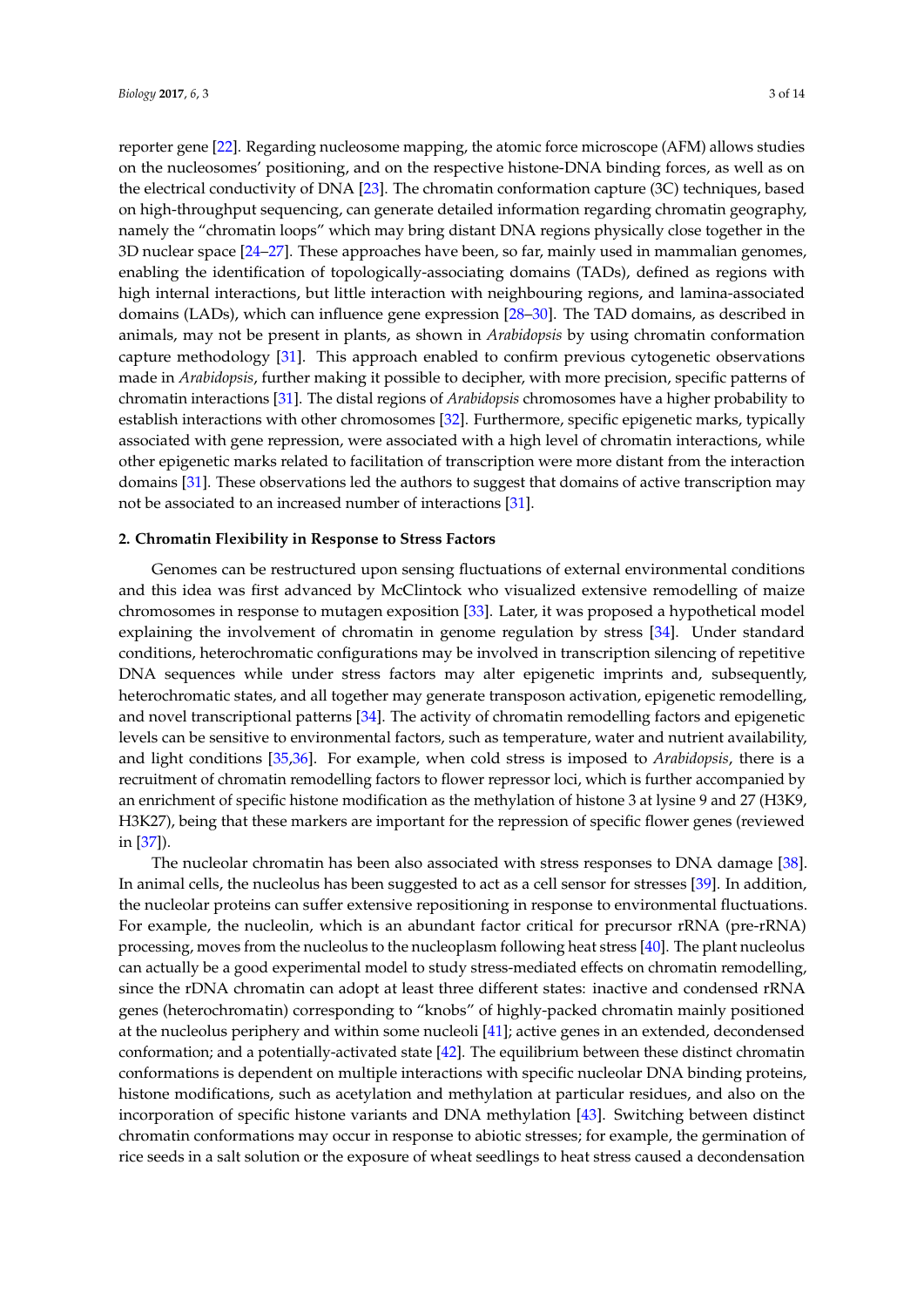of rDNA interphase chromatin associated with a decreased volume of heterochromatic perinucleolar rDNA knobs [\[35\]](#page-9-15). Still, the mechanisms behind chromatin flexibility are not yet understood.

# *2.1. Methylome Flexibility under Stress*

Plant exposure to abiotic stresses has often been linked to alterations of chromatin structure, and also with changes in the DNA methylation level (Table [1\)](#page-3-0). The DNA methylation level, either at specific genes or at the genome-wide level, can be responsive to environmental changes. For example, tobacco plants subjected to stress (e.g., aluminium, salt, cold, or oxidative stress) acquired a lower DNA methylation specifically at a gene coding for a glycerophosphodiesterase-like protein, which is associated to its higher transcription [\[44](#page-10-5)[,45\]](#page-10-6). The imposition of cold stress to maize seedlings generated a genome-wide DNA demethylation, particularly in root tissues [\[46\]](#page-10-7). Another example is the activation of the transposon *Tam3* in *Antirrhinum majus* which correlated with DNA demethylation events under low temperatures [\[47](#page-10-8)[,48\]](#page-10-9). The imposition of cold stress to *Medicago sativa* plants was also associated with transcription activation of specific retrotransposons, which, in this case, did not necessarily relate to DNA demethylation events [\[49\]](#page-10-10). In rice, osmotic stress imposition was associated not only with a higher expression of specific genes with a crucial role on proline biosynthesis (P5CS and  $\delta$ -OAT), but also with a global DNA demethylation [\[50\]](#page-10-11). Tobacco plants under water-deficit stress conditions also displayed specific changes of epigenetic marks, particularly the leaf *Asr1* gene, which showed decreased DNA methylation and less of the H3K27me3 mark, which is interpreted as repressive mark, in combination with an increased transcription [\[51\]](#page-10-12). Episodes of DNA demethylation have been a common finding in many studies involving the salt stress imposition [\[52](#page-10-13)[,53\]](#page-10-14), although it is still not clear the mechanism underlying the methylation/demethylation cycle.

<span id="page-3-0"></span>

| <b>Plant Species</b>    | <b>Stress Type</b>                 | <b>Chromatin Alterations</b>                                                                                                                        | <b>References</b>             |
|-------------------------|------------------------------------|-----------------------------------------------------------------------------------------------------------------------------------------------------|-------------------------------|
| Oryza sativa            | Salt                               | ↑ rDNA chromatin decondensation<br>↓ Genome-wide DNA methylation                                                                                    | $\left[35\right]$<br>[52, 53] |
|                         | Water-deficit                      | $\uparrow$ H3K4me3 regarding the dehydrin genes                                                                                                     | [54]                          |
|                         | Submergence                        | $\uparrow$ H3ac regarding the ADH1 and<br>PDC1 genes                                                                                                | $[55]$                        |
|                         | Osmotic                            | ↓ Genome-wide DNA methylation                                                                                                                       | [50]                          |
| Nicotiana tabacum       | Aluminium; Salt Cold;<br>Oxidative | $\downarrow$ DNA methylation of the NtGPDL gene                                                                                                     | [44, 45]                      |
| Solanum<br>lycopersicum | Water-deficit                      | ↓ DNA methylation; ↓ H3K27me3<br>regarding the Asr1 gene                                                                                            | [51]                          |
| Brassica napus          | Salt                               | ↓ Genome-wide DNA methylation                                                                                                                       | [56]                          |
| Arabidopsis             | Salt                               | ↑ H3K9ac; ↑ H3K4me3; ↓ H3K9<br>$\downarrow$ H3K27me3 regarding the HKT1 gene                                                                        | [57]<br>$[58]$                |
|                         | Drought                            | ↑ H3K4me3; ↑ H3K9ac regarding the<br>RD29A, RD29B, RD20, RAP2.4 genes                                                                               | [59, 60]                      |
|                         | Cold                               | $\uparrow$ H3K27me3 regarding the COR15A and<br>ATGOLS3 genes                                                                                       | [61]                          |
| Triticum aestivum       | Heat                               | ↑ rDNA chromatin decondensation                                                                                                                     | $[35]$                        |
| Zea mays                | Cold                               | ↓ Genome-wide DNA methylation;<br>Nucleosome remodelling at tandem-repeat<br>sequences with a: $\downarrow$ DNA methylation;<br>↑ H3K9ac; ↓ H3K9me2 | [46.62]                       |
| Antirrhinum majus       | Cold                               | ↓ DNA methylation of the transposon Tam3                                                                                                            | [48]                          |
| Pinus silvestris        | Ionizing radiation                 | ↑ Genome-wide DNA methylation                                                                                                                       | [63]                          |

| <b>Table 1.</b> Some examples of chromatin flexibility in relation to abiotic stress responses. |
|-------------------------------------------------------------------------------------------------|
|-------------------------------------------------------------------------------------------------|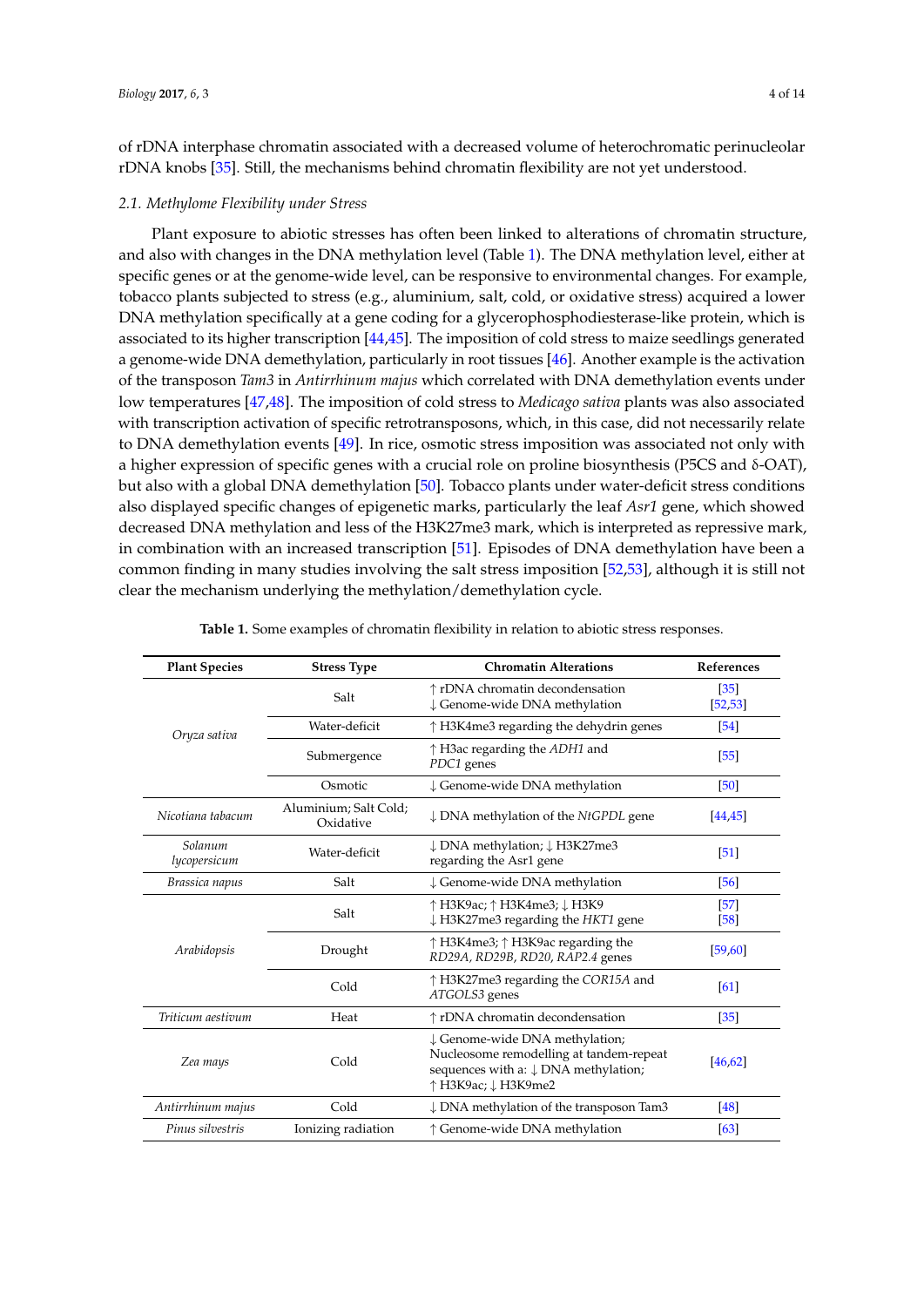The DNA methylation dynamics have been investigated regarding stress adaptation. Salt-tolerant varieties tend to be more successful in adjusting DNA methylation levels under salinity [\[53\]](#page-10-14). Similarly, salt stress applied to *Brassica napus* generates demethylation events, and that was more evident in a variety described as salt-tolerant ("Exagone"), as compared with a salt-sensitive one ("Toccata") [\[56\]](#page-10-17). In the horse gram (*Macrotyloma uniflorum*), a highly drought-tolerant legume, distinct genotypes show distinct sensitivities to drought. Specifically, the drought-sensitive genotype showed higher methylation [\[64\]](#page-11-4). Barley genotypes with contrasting behaviour under drought also exhibited differential DNA methylation patterns particularly in what concerns a specific drought stress-responsive gene coding for a DNA glycosylase closely related to the cereal DME-family DNA glycosylases (HvDME) [\[65\]](#page-11-5). In the Chernobyl area, the exposition of *Pinus silvestris* to ionizing radiation stress caused a genome hypermethylation that was interpreted as a genome protective strategy, likely increasing plant adaptation and survival under the radiation stress [\[63\]](#page-11-3). These studies indicate that certain genomic regions may be more prone to differential methylation upon stress imposition/relief eventually corresponding to a stress adaptation process.

Methylome variations are present in natural plant populations and may help individuals to better cope with different environments. For example, within *Laguncularia racemose* (a mangrove species occurring in naturally-contrasting habitats), individuals from salt marshes show higher methylation level than those located on the riverside [\[66\]](#page-11-6). Additionally, varieties of *Cannabis sativa* with distinct cold acclimation capacities can show distinct epigenetic variations [\[67\]](#page-11-7). In particular, those varieties with more efficient acclimation capacity showed increased methylation levels at the COR gene loci upon deacclimation, suggesting a link between locus-specific methylation and deacclimation [\[67\]](#page-11-7). Collectively, these studies illustrate that methylome can be shaped in response to environmental factors allowing protection and/or adaptation.

# *2.2. Histone Modifications Flexibility under Stress*

The accessibility to chromatin is regulated by the histone modification landscape, namely by the spatial distribution, particularly along gene promoter regions of specific histone modification marks, e.g., acetylation or methylation [\[5](#page-8-4)[,68\]](#page-11-8). These chemical histone modification marks have a transient nature and are highly responsive to distinct environmental stresses (Table [1\)](#page-3-0), thus justifying expression changes in stress-responsive genes [\[54,](#page-10-15)[55,](#page-10-16)[59,](#page-10-20)[60](#page-11-0)[,69–](#page-11-9)[71\]](#page-11-10). In *Arabidopsis*, the histone deacetylase AtHD2C modulates abscisic acid (ABA)-responsive genes, playing an important role in enhancing plant tolerance to salt and drought [\[72\]](#page-11-11). Furthermore, in *Arabidopsis*, the activation of drought-responsive genes (*RD*29A, *RD*29B, *RD*20, *RAP*2.4) was associated with an enrichment of the H3K4me3 and H3K9ac marks at the coding regions during dehydration stress [\[59\]](#page-10-20). After stress application, the H3K9 acetylation marks were removed while H3K4me3 were maintained [\[60\]](#page-11-0). In rice, the transcriptional induction of specific dehydrin genes under drought was correlated with an increase of the histone modification mark H3K4me3 [\[54\]](#page-10-15). Also, rice plants subjected to submergence showed an increase of H3 acetylation marks associated with the induction of specific stress-responsive genes (*ADH1* and *PDC1*) [\[55\]](#page-10-16). The cold condition can also generate extensive restructuring of the maize genome. In particular, the heterochromatic chromatin knobs, essentially made of repetitive sequences, become transcriptionally active concomitantly with an increase of H3K9ac, a histone acetylation mark typically associated with improved transcription competence, and a decrease of H3K9me2, a histone demethylation mark related to transcription-repression [\[62\]](#page-11-2). Furthermore, these alterations went together with a decrease of DNA methylation level [\[62\]](#page-11-2). In *Arabidopsis thaliana*, cold stress triggered an enrichment of the histone mark H3K27me3 at the promoter region of the *COR15A* and *ATGOLS3* genes, also being associated with increased expression of these genes [\[61\]](#page-11-1). Treatments of *Arabidopsis* with ABA or salt also triggered various fluctuations in the level of histone modification marks, namely, an enrichment of the marks H3K9K14ac and H3K4me3, normally associated with gene induction and a decrease of the H3K9me2 mark seen as having a repressive role on gene expression regulation [\[57\]](#page-10-18). Additionally, in *Arabidopsis*, the *HKT1* gene that is transcriptionally salt stress-induced, suffered a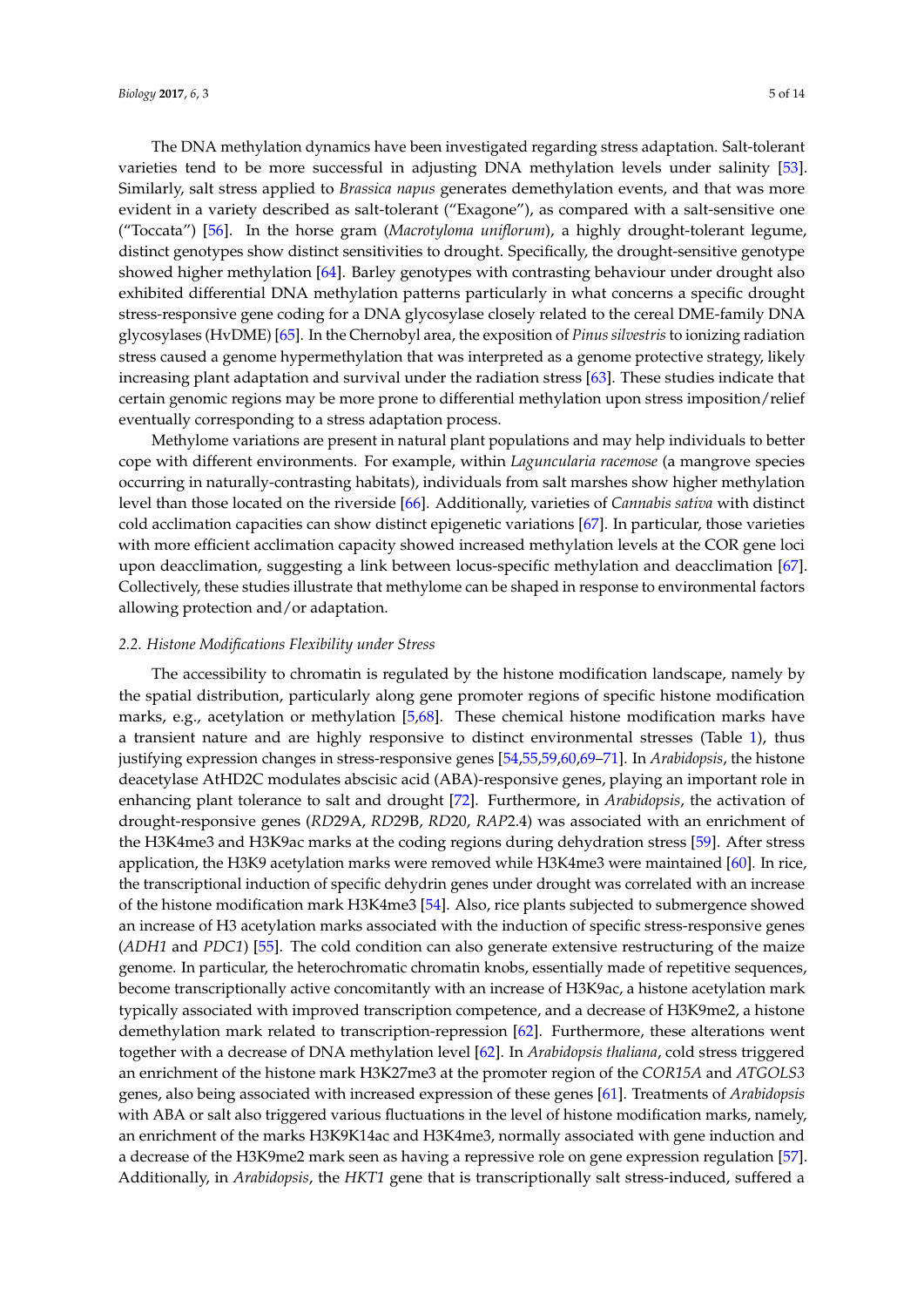decrease in the H3K27me3 repressive mark [\[58\]](#page-10-19). Furthermore, the dynamics of incorporating specific histone variants is also involved in response to environmental changes. In *Arabidopsis*, a specialized histone H1 variant (H1.3) is required for proper stomatal functioning under normal growth conditions and also for adaptive responses to combined light and water deficiency [\[73\]](#page-11-12). The histone H2A.Z variant acts as a thermal sensor by inducing a more compactly wrapped DNA, thus decreasing chromatin accessibility to transcription elements [\[74\]](#page-11-13). All together, these reports illustrate a link between stress imposition, fluctuations of specific histone modification marks, and the transcriptional regulation of specific stress responsive genes.

The DNA methylation/demethylation cycle intersect, in a combined way, with histone modifications, but the mechanism behind the process is still not well understood. In animals, there are a few reports showing a correlation between higher levels of histone acetylation and DNA demethylation [\[75,](#page-11-14)[76\]](#page-11-15). In *Arabidopsis thaliana*, it was shown that active DNA demethylation can be regulated by methyl-CpG-binding domain proteins [\[77,](#page-11-16)[78\]](#page-11-17). These findings point to the existence of a very complex network of concerted interactions between chemical modifications of DNA and histones to coordinate genome function.

# **3. Flexibility of Chromatin Structure Induced by Epigenetic Drugs: A Tool to Understand the Role of Epigenetics in Stress Response**

The use of chemical compounds targeting epigenetic mechanisms (epigenetic drugs) can contribute to better understanding of the functional implications of chromatin and epigenetic plasticity in gene expression and phenotype regulation. Epigenetic drugs include demethylating substances that inhibit or affect DNA methyltransferase action, and chemical compounds that can affect histone acetylation levels. The drug 5-azacytidine (5-AC) has been widely used in various organisms as a tool to significantly reduce DNA methylation levels [\[79\]](#page-11-18). Early work showed that 5-AC was able to induce decondensation of constitutive heterochromatin segments and G-band chromatin on human chromosomes, as well as inducing chromosome fragility and micronucleus formation [\[80,](#page-11-19)[81\]](#page-12-0). In wheat-rye hybrid lines, seed germination in 5-AC led to alterations in the 3D physical disposition of parental genomes in interphase nuclei, namely to an increase of intermingling between wheat and rye genomes [\[82](#page-12-1)[,83\]](#page-12-2). In the same way, the germination of wheat seeds in 5-AC also caused large-scale decondensation of interphase chromosome territories and of rDNA chromatin [\[12,](#page-8-11)[35,](#page-9-15)[84\]](#page-12-3). In rice, the 5-AC treatment was also associated with decondensation of rDNA chromatin, as well as to alterations of centromere disposition in interphase nuclei, pointing to a link between DNA methylation and interphase chromatin organization [\[35\]](#page-9-15). General criticisms about using 5-AC for chromatin and epigenetic functional studies relate to its instability in aqueous solution, high toxicity, and pleiotropic and unpredictable effects. Zebularine (1-(β-D-ribofuranosyl)-1,2-dihydropyrimidine-2-one) is another cytidine analogue, originally discovered in the filamentous fungus *Neurospora* [\[85\]](#page-12-4), which acts in a similar manner as 5-AC, but with the advantage of being more stable and less toxic [\[86\]](#page-12-5). Zebularine was reported to reduce methylation in a dose-dependent and transient manner affecting whole genome transcription and causing the dispersion of heterochromatic chromocenters in *Arabidopsis* [\[86\]](#page-12-5).

Specific mutations affecting chromatin and epigenetic modulators can contribute to the understanding of the impact of deregulated epigenetic backgrounds in genome function and stress response. For example, in mice, a knockout mutation of a methyltransferase (*Dnmt1*) led to incapacity in keeping DNA methylation, which was associated with embryo-lethality, highlighting the crucial role of DNA methylation for the completion of early development [\[87\]](#page-12-6). Contrastingly, in the filamentous fungus *Neurospora,* mutants showing DNA hypomethylation only exhibited mild and variable morphological defects [\[88\]](#page-12-7). Regarding plants, the DNA methylation pathway can also be affected through specific mutations. For example, *Arabidopsis thaliana* mutants with decreased DNA methylation levels (DDM, for decrease in DNA methylation) did not show dramatic changes on morphological parameters [\[89\]](#page-12-8). However, when *ddm1* mutant plants went through successive rounds of self-pollination, there is an increased loss of DNA methylation along with several phenotypic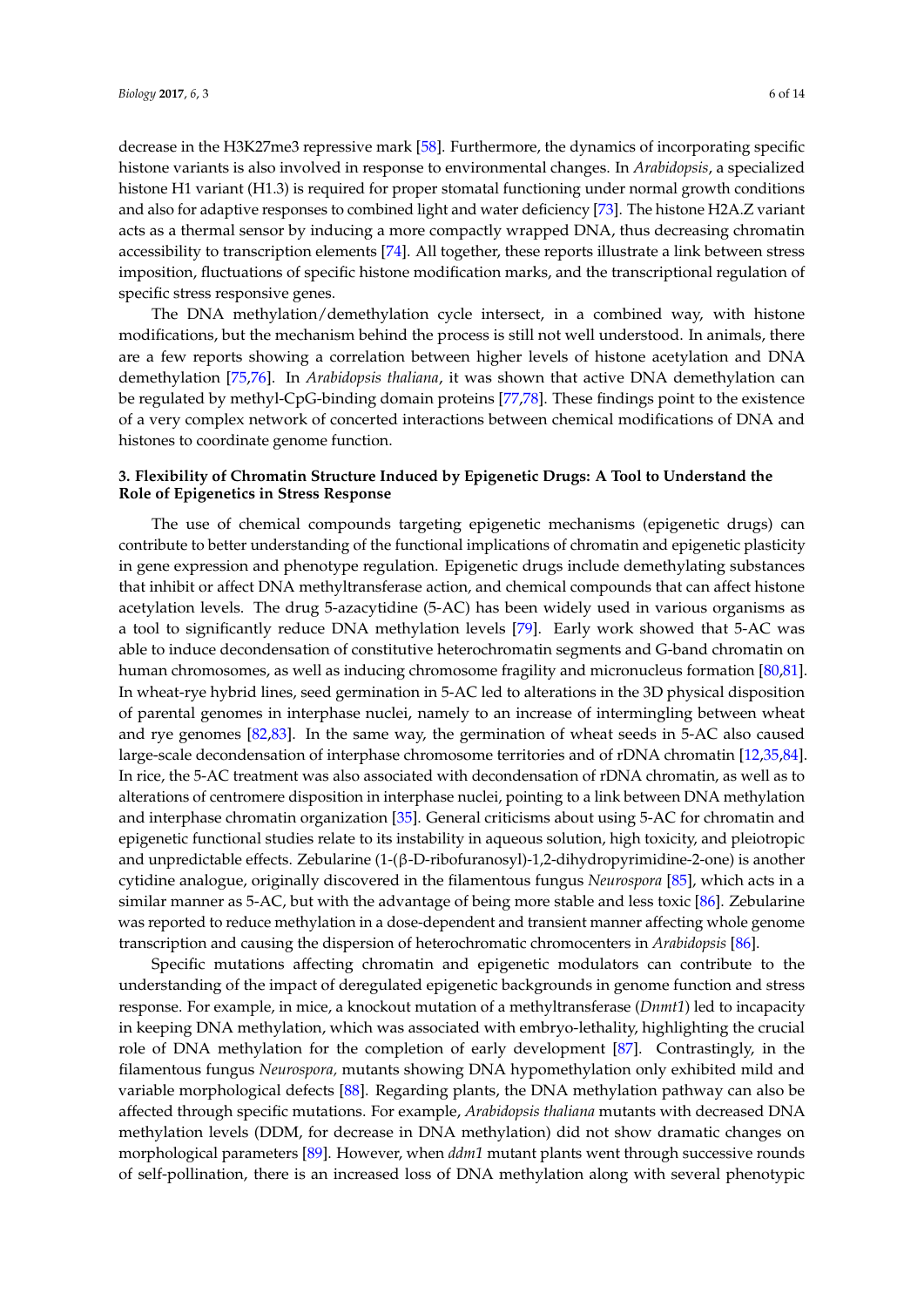and developmental abnormalities [\[90\]](#page-12-9). Furthermore, in the *ddm1 Arabidopsis* mutants, the low level of methylation was associated with higher plant sensitivity to salt stress and to less ability to repair DNA damage after exposure to UV-B stress [\[91\]](#page-12-10). Additionally, in *Arabidopsis*, the *drm1drm2* double mutants lacking the de novo methylation did not display significant differences regarding specific phenotypic features in comparison to the wild-type, even after subsequent generations of inbreeding [\[92\]](#page-12-11). Regarding rice, a mutation in a DNA methyltransferase (*osdrm2*) affecting the de novo methylation was associated with multiple developmental abnormalities, such as growth retardation, morphological defects on panicles and spikelet, as well as a strong sterility [\[93\]](#page-12-12). Furthermore, the seeds of the *osdrm2* rice mutants were slower to germinate than the WT (Dongjin) seeds [\[53\]](#page-10-14). The *osdrm2* rice mutant plants were also evaluated regarding performance under stress, the root length, and the biomass, which were not drastically affected by salinity stress [\[53\]](#page-10-14). These reports show that it is still difficult to establish direct correlations between DNA methylation levels and phenotypic parameters particularly relevant in stress response.

Histone acetylation levels can be altered by using specific inhibitors of the enzymes controlling acetylation and deacetylation. In the 1970s, it was isolated an antifungal antibiotic, trichostatin A (TSA), from *Streptomyces hygroscopicus* [\[94\]](#page-12-13). A clue to understanding the target of the TSA drug was obtained from the analysis of histone modifications by acid urea triton gel electrophoresis, which separates core histone molecules with different acetylation levels. This experiment revealed that, in various mammalian tumour cell lines treated with TSA, the histones were globally hyperacetylated [\[95\]](#page-12-14). The use of distinct drugs, such as 5-AC and TSA, separately or simultaneously, can also help to clarify the role of intersecting DNA methylation and histone deacetylation in gene regulation. The transgene locations within the interphase nucleus of wheat transgenic lines, containing multiple transgene integration sites of a reporter gene (GUS), were analysed, since it is during interphase that (trans) gene expression mainly occurs. On metaphase chromosomes, the transgenes were mapped to various single and multiple chromosomal locations. However, during interphase, these copies were brought together and were often seen as a single labelled focus [\[11\]](#page-8-15). Furthermore, in some way, there was always some level of transcriptional silencing of these transgenes [\[12\]](#page-8-11). The silencing could be reduced, and the transcription level increased, by treatment with 5-azacytidine (5-AC), which reduces cytosine methylation, or with trichostatin-A (TSA), which inhibits histone deacetylases, thus increasing histone acetylation levels, associated with transcriptional activation [\[12\]](#page-8-11). These drugs induced changes in epigenetic levels that were associated with the separation of the transgene copies, which were then visualized as strings of dots [\[12\]](#page-8-11). In *Arabidopsis*, the use of 5-AC or TSA drugs, separately or together, showed non-synergistic induction of global DNA hypomethylation or histone hyperacetylation, at least for the majority of the responsive genes [\[96\]](#page-12-15). In maize, treatments with 5-AC and TSA drugs caused a reduction of the mitotic index, suggesting an involvement of epigenetic changes in triggering mitosis of root tip cells [\[97\]](#page-12-16). In tobacco, the 5-AC treatment caused a striking decrease of methylation of the *npt*II transgenes which led to increased levels of NPTII protein [\[98\]](#page-12-17).

Mutants in whom histone acetyltransferases and histone deacetylases (HDAs) are affected can generate pleiotropic effects, putatively influencing plant responses to stress. For example, a mutation for a histone acetyltransferase (*oshac704*) in rice caused a significant reduction of spikelet fertility in plants grown in no-stress conditions [\[53\]](#page-10-14). Interestingly, these *oshac704 rice* mutants had a lower level of global methylation than the WT plants [\[53\]](#page-10-14). In *Arabidopsis*, the histone deacetylation mutation (HDA6) was also associated with a delayed-flowering phenotype [\[99\]](#page-12-18). These examples illustrate a concerted intersection between distinct epigenetic layers generating multiple, and still unpredictable, pleiotropic effects that may influence stress responses.

#### **4. Chromatin and Epigenetic Mechanisms Are Implicated in "Plant Memory" of Past Stress**

Plants may have developed an effective way of knowledge transference regarding stress experiences to their offspring, aiming to anticipate better responses of descendants under abnormal situations [\[100\]](#page-12-19). Whether plants are effectively able to transmit specific epigenetic marks or chromatin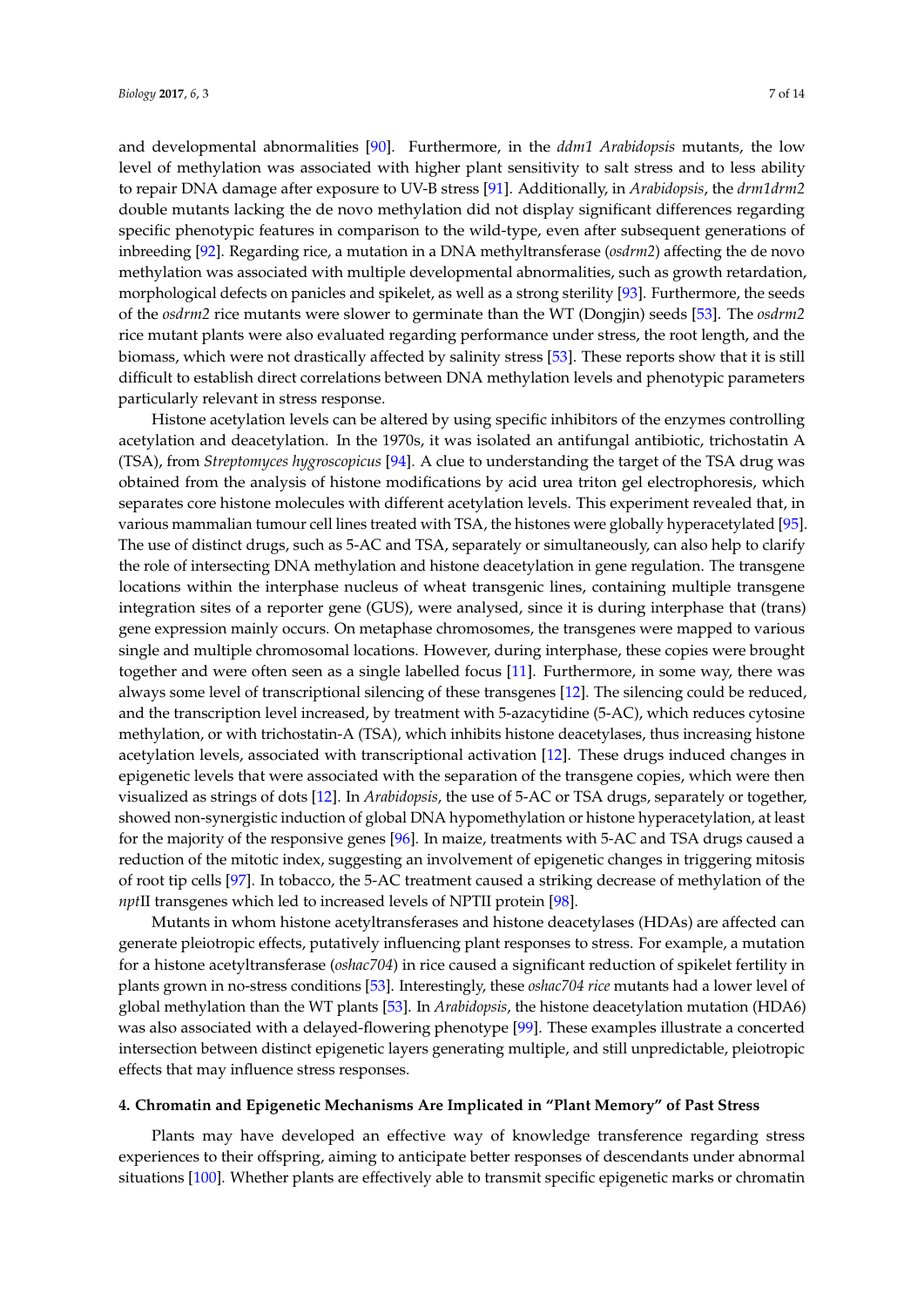configuration induced by stress related experiences between sequential generations is still under discussion [\[101\]](#page-12-20). One of the questions is whether stress-induced epigenetic changes may encode a "memory" of environmental stress being heritable through mitosis, and in some situations through meiosis [\[102\]](#page-13-0). In animals, epigenetic marks (specifically methylation) tended to be described as not being transferred to progeny, occurring instead in epigenetic reprogramming and resetting during gametogenesis or embryo pre-implantation [\[103\]](#page-13-1). However, a study with embryos of *Caenorhabditis elegans* pointed to the transmissibility of specific epigenetic marks such as the H3K27me mark, which is typically interpreted as having a role in establishing gene repression [\[104\]](#page-13-2). In plants, it is not yet clear if such resetting mechanisms can exist during meiosis, but if it can, it should be incomplete, since a few specific epigenetic marks were already reported to be maintained and transmitted to progeny [\[105–](#page-13-3)[108\]](#page-13-4). In fact, in plants, there are several studies showing that stress-induced epigenetic marks in parent plants can be transferred across generations, even when plants are not subjected to stress, suggesting that plants can "remember" certain stress conditions, but the underlying mechanisms' "memories" are still not well understood [\[106\]](#page-13-5). DNA methylation has been referred to as a heritable mark with a role in memorizing gene expression patterns with implications at the phenotypic level [\[109\]](#page-13-6). For example, in flax (*Linum usitatissimum*) changes in methylation patterns caused by 5-AC treatments persisted for the lifetime of the treated individuals, and could still be detected five to nine generations later [\[110\]](#page-13-7). Additionally, the progeny of tobacco plants infected with tobacco mosaic virus (TMV) showed a DNA hypomethylation status at specific loci which was transgenerationally inherited with enhanced TMV resistance in the offspring [\[111\]](#page-13-8). The inheritance of epigenetic states was also reported in rice plants treated with a DNA hypomethylating drug (5-AC) followed by progeny cultivation in the field for >10 years. In this case, the demethylation state of the *Xa21G* gene was stably inherited and, moreover, conferred increased resistance to *Xanthomonas oryzae* [\[112\]](#page-13-9). Also in rice, drought-related DNA methylation changes were shown to be transmitted across six generations [\[113\]](#page-13-10). The exposure of *Arabidopsis thaliana* plants to stresses, e.g., salt, UVC, cold, heat, and flooding, resulted in higher levels of homologous recombination that persisted for at least four consecutive generations of untreated progenies [\[114\]](#page-13-11). In addition, the untreated progeny of *Aradidopsis* plants also displayed an increased global DNA methylation and a higher tolerance to stress, however, in this case, these effects were not reported as being transmitted across generations [\[115\]](#page-13-12). *Arabidopsis* primed plants (i.e., plants previously exposed to stress) can be used to make plants more resistant to further stress exposures [\[108\]](#page-13-4). Interestingly, the progeny of these plants, when challenged with a pathogen, showed enhanced expression of defence-related genes and enhanced disease resistance when compared to the progeny of non-primed plants [\[108\]](#page-13-4). Collectively, these studies indicate a putative role of transgenerational epigenetic inheritance in adaptation to environmental stresses. If, on the one hand, the inheritance of epigenetic marks induced by stress can eventually bring benefits regarding adaptation to environmental challenges, on the other hand, the cumulative effects of chromatin changes may hamper prompt responses to the current environment [\[116\]](#page-13-13). These authors identified specific loci and chromatin factors with a role in preventing a massive transgenerational inheritance of epigenetic marks related to stress [\[116\]](#page-13-13).

# **5. Conclusions**

The current and future trends for chromatin and epigenetic studies should depend on the in vivo topography of epigenetic marks in a single cell. In this sense, the chromatin conformation capture (3C) techniques have brought high-throughput approaches to three-dimensional studies of chromatin conformation, identifying transient interactions of interphase chromatin domains within living cells. The functional mechanisms behind chromatin and epigenetic plasticity in response to transcription requirements or stress conditions are still not well understood and the connection between epigenetic factors with phenotype regulation is even less known. Further research needs to be done in crop plants to better clarify the role of epigenetic factors in establishing a set of "stress memories" with the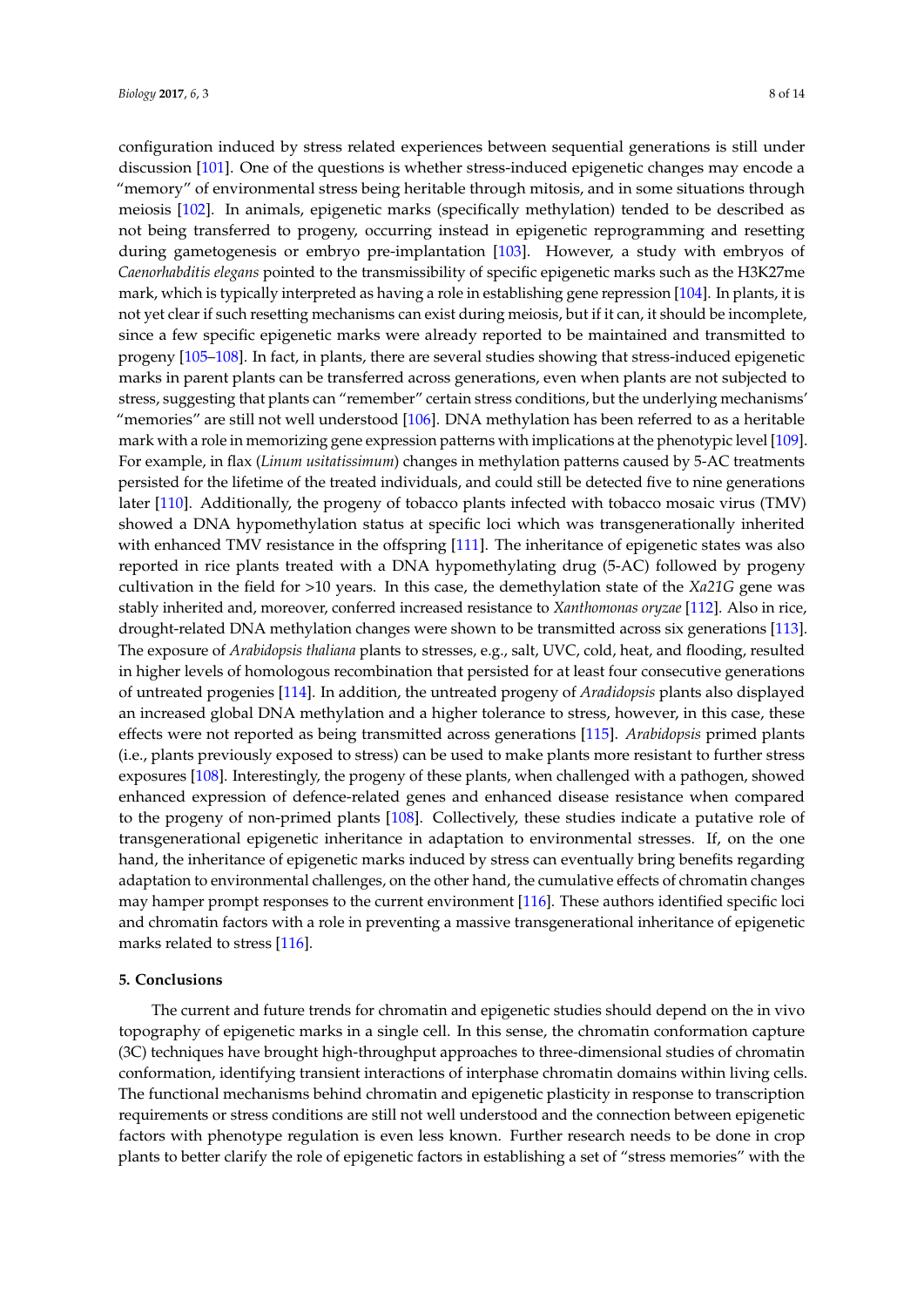expectation of finding, in the future, epigenetic-based key markers for improved plant adaptation to stress conditions.

**Acknowledgments:** The authors acknowledge the Portuguese Foundation for Science and Technology (FCT) for financial support to the project Epigenetic regulation of the rice genome under environmental stresses—BIA/BCM/111645/2009 and through the R&D unit, UID/Multi/04551/2013 (GREEN-IT). Ana Paula Santos and Liliana J. Ferreira were financially supported by FCT grants BPD/74197/2010 and BD/61428/2009, respectively.

**Author Contributions:** Ana Paula Santos conceived the review; Ana Paula Santos and Liliana J. Ferreira wrote the review. Ana Paula Santos, Liliana J. Ferreira, M. Margarida Oliveira edited, revised commented and approved the final manuscript for publication.

**Conflicts of Interest:** The authors declare no conflict of interest.

# **References**

- <span id="page-8-0"></span>1. Elliott, T.A.; Gregory, T.R. What's in a genome? The C-value enigma and the evolution of eukaryotic genome content. *Philos. Trans. R. Soc. B* **2015**. [\[CrossRef\]](http://dx.doi.org/10.1098/rstb.2014.0331) [\[PubMed\]](http://www.ncbi.nlm.nih.gov/pubmed/26323762)
- <span id="page-8-1"></span>2. Belmont, A.S.; Braunfeld, M.B.; Sedat, J.W.; Agard, D.A. Large-scale chromatin structural domains within mitotic and interphase chromosomes in vivo and in vitro. *Chromossoma* **1989**, *98*, 129–143. [\[CrossRef\]](http://dx.doi.org/10.1007/BF00291049)
- <span id="page-8-2"></span>3. Heitz, E. Das heteromchromatin der moose. *I. Jahrb. Wiss. Bot.* **1928**, *69*, 762–818.
- <span id="page-8-3"></span>4. Passarge, E. Emil Heitz and the concept of heterochromatin: Longitudinal chromosome differentiation was recognized fifty years ago. *Am. J. Hum. Genet.* **1979**, *31*, 106–115. [\[PubMed\]](http://www.ncbi.nlm.nih.gov/pubmed/377956)
- <span id="page-8-4"></span>5. Berger, S.L. The complex language of chromatin regulation during transcription. *Nature* **2007**, *447*, 407–412. [\[CrossRef\]](http://dx.doi.org/10.1038/nature05915) [\[PubMed\]](http://www.ncbi.nlm.nih.gov/pubmed/17522673)
- <span id="page-8-5"></span>6. Cremer, T.; Cremer, C.; Baumann, H.; Luedtke, E.K.; Sperling, K.; Teuber, V.; Zorn, C. Rabl's model of the interphase chromosome arrangement tested in Chinese hamsters cells by laser UV microirradiation experiments. *Hum. Genet.* **1982**, *60*, 46–56. [\[CrossRef\]](http://dx.doi.org/10.1007/BF00281263) [\[PubMed\]](http://www.ncbi.nlm.nih.gov/pubmed/7076247)
- <span id="page-8-6"></span>7. Manuelidis, L.; Borden, J. Reproducible compartmentalization of individual chromosome domains in human CNS cells revealed by in situ hybridization and three-dimensional reconstruction. *Chromosoma* **1988**, *96*, 397–410. [\[CrossRef\]](http://dx.doi.org/10.1007/BF00303033) [\[PubMed\]](http://www.ncbi.nlm.nih.gov/pubmed/3219911)
- <span id="page-8-7"></span>8. Fuchs, J.; Houben, A.; Brandes, A.; Schubert, I. Chromosome painting in plants—A feasible technique? *Chromosoma* **1996**, *104*, 315–320. [\[PubMed\]](http://www.ncbi.nlm.nih.gov/pubmed/8575242)
- <span id="page-8-8"></span>9. Schubert, I.; Fransz, P.F.; Fuchs, J.; de Jong, J.H. Chromosome painting in plants. *Methods Cell Sci.* **2001**, *23*, 57–69. [\[CrossRef\]](http://dx.doi.org/10.1023/A:1013137415093) [\[PubMed\]](http://www.ncbi.nlm.nih.gov/pubmed/11741144)
- <span id="page-8-9"></span>10. Schwarzacher, T.; Anamthawat-Jónsson, K.; Harrison, G.E.; Islam, A.K.; Jia, J.Z.; King, I.P.; Leitch, A.R.; Miller, T.E.; Reader, S.M.; Rogers, W.J.; et al. Genomic in situ hybridization to identify alien chromosomes and chromosome segments in wheat. *Theor. Appl. Genet.* **1992**, *84*, 778–786. [\[CrossRef\]](http://dx.doi.org/10.1007/BF00227384) [\[PubMed\]](http://www.ncbi.nlm.nih.gov/pubmed/24201474)
- <span id="page-8-15"></span>11. Abranches, R.; Santos, A.P.; Wegel, E.; Williams, S.; Castilho, A.; Christou, P.; Shaw, P.; Stoger, E. Widely-separated multiple transgene integration sites in wheat chromosomes are brought together at interphase. *Plant J.* **2000**, *24*, 713–723. [\[CrossRef\]](http://dx.doi.org/10.1046/j.1365-313x.2000.00908.x) [\[PubMed\]](http://www.ncbi.nlm.nih.gov/pubmed/11135106)
- <span id="page-8-11"></span>12. Santos, A.P.; Abranches, R.; Stoger, E.; Beven, A.; Viegas, W.; Shaw, P.J. The architecture of interphase chromosomes and gene positioning are altered by changes in DNA methylation and histone acetylation. *J. Cell Sci.* **2002**, *115*, 4597–4605. [\[CrossRef\]](http://dx.doi.org/10.1242/jcs.00160) [\[PubMed\]](http://www.ncbi.nlm.nih.gov/pubmed/12415004)
- <span id="page-8-10"></span>13. Santos, A.P.; Shaw, P. Interphase chromosomes and the Rabl configuration: Does genome size matter? *J. Microsc.* **2004**, *214*, 201–206. [\[CrossRef\]](http://dx.doi.org/10.1111/j.0022-2720.2004.01324.x) [\[PubMed\]](http://www.ncbi.nlm.nih.gov/pubmed/15102067)
- <span id="page-8-12"></span>14. Abranches, R.; Beven, A.F.; Aragón-Alcaíde, L.; Shaw, P.J. Transcription sites are not correlated with chromosome territories in wheat nuclei. *J. Cell Biol.* **1998**, *143*, 5–12. [\[CrossRef\]](http://dx.doi.org/10.1083/jcb.143.1.5) [\[PubMed\]](http://www.ncbi.nlm.nih.gov/pubmed/9763416)
- <span id="page-8-13"></span>15. Prieto, P.; Santos, A.P.; Moore, G.; Shaw, P. Chromosomes associate premeiotically and in xylem vessel cells via their telomeres and centromeres in diploid rice (*Oryza sativa*). *Chromosoma* **2004**, *112*, 300–307. [\[CrossRef\]](http://dx.doi.org/10.1007/s00412-004-0274-8) [\[PubMed\]](http://www.ncbi.nlm.nih.gov/pubmed/15007655)
- <span id="page-8-14"></span>16. Fransz, P.; De Jong, J.H.; Lysak, M.; Castiglione, M.R.; Schubert, I. Interphase chromosomes in *Arabidopsis* are organized as well defined chromocenters from which euchromatin loops emanate. *Proc. Natl. Acad. Sci. USA* **2002**, *99*, 14584–14589. [\[CrossRef\]](http://dx.doi.org/10.1073/pnas.212325299) [\[PubMed\]](http://www.ncbi.nlm.nih.gov/pubmed/12384572)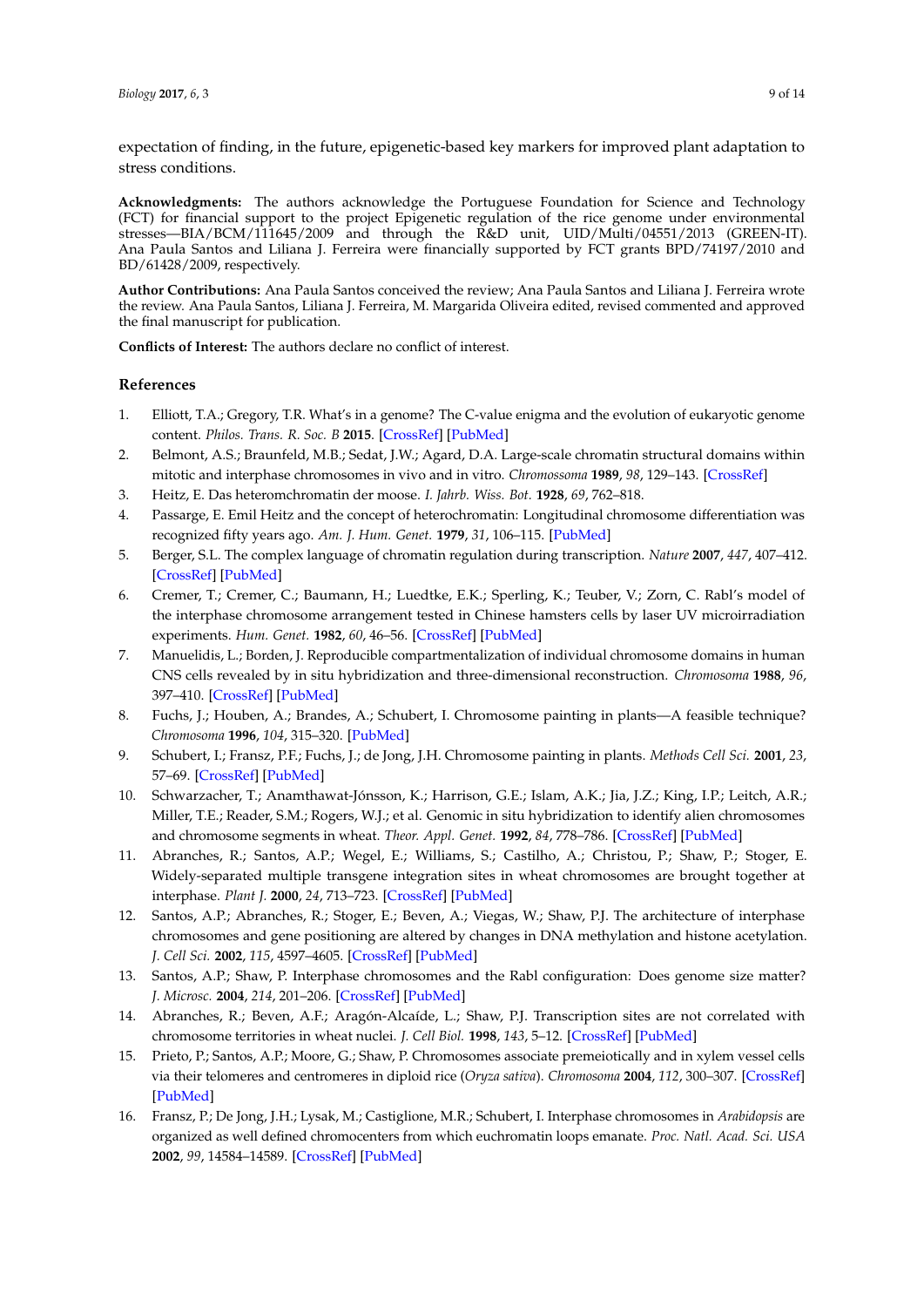- <span id="page-9-0"></span>17. Dirks, R.W.; Tanke, H.J. Advances in fluorescent tracking of nucleic acids in living cells. *Biotechniques* **2006**, *40*, 489–496. [\[CrossRef\]](http://dx.doi.org/10.2144/000112121) [\[PubMed\]](http://www.ncbi.nlm.nih.gov/pubmed/16629396)
- <span id="page-9-1"></span>18. Querido, E.; Chartrand, P. Using fluorescent proteins to study mRNA trafficking in living cells. *Methods Cell Biol.* **2008**, *85*, 273–292. [\[PubMed\]](http://www.ncbi.nlm.nih.gov/pubmed/18155467)
- <span id="page-9-2"></span>19. Calder, G.; Hindle, C.; Chan, J.; Shaw, P. An optical imaging chamber for viewing living plant cells and tissues at high resolution for extended periods. *Plant Methods* **2015**. [\[CrossRef\]](http://dx.doi.org/10.1186/s13007-015-0065-7) [\[PubMed\]](http://www.ncbi.nlm.nih.gov/pubmed/25806083)
- <span id="page-9-3"></span>20. Rosa, S.; Ntoukakis, V.; Ohmido, N.; Pendle, A.; Abranches, R.; Shaw, P. Cell differentiation and development in *Arabidopsis* are associated with changes in histone dynamics at the single-cell level. *Plant Cell* **2014**, *26*, 4821–4833. [\[CrossRef\]](http://dx.doi.org/10.1105/tpc.114.133793) [\[PubMed\]](http://www.ncbi.nlm.nih.gov/pubmed/25549670)
- <span id="page-9-4"></span>21. Sato, Y.; Mukai, M.; Ueda, J.; Muraki, M.; Stasevich, T.J.; Horikoshi, N.; Kujirai, T.; Kita, H.; Kimura, T.; Hira, S.; et al. Genetically encoded system to track histone modification in vivo. *Sci. Rep.* **2013**. [\[CrossRef\]](http://dx.doi.org/10.1038/srep02436) [\[PubMed\]](http://www.ncbi.nlm.nih.gov/pubmed/23942372)
- <span id="page-9-5"></span>22. Bintu, L.; Yong, J.; Antebi, Y.E.; McCue, K.; Kazuki, Y.; Uno, N.; Oshimura, M.; Elowitz, M.B. Dynamics of epigenetic regulation at the single-cell level. *Science* **2016**, *351*, 720–724. [\[CrossRef\]](http://dx.doi.org/10.1126/science.aab2956) [\[PubMed\]](http://www.ncbi.nlm.nih.gov/pubmed/26912859)
- <span id="page-9-6"></span>23. Lohr, D.; Bash, R.; Wang, H.; Yodh, J.; Lindsay, S. Using atomic force microscopy to study chromatin structure and nucleosome remodeling. *Methods* **2007**, *41*, 333–341. [\[CrossRef\]](http://dx.doi.org/10.1016/j.ymeth.2006.08.016) [\[PubMed\]](http://www.ncbi.nlm.nih.gov/pubmed/17309844)
- <span id="page-9-7"></span>24. Dekker, J.; Rippe, K.; Dekker, M.; Kleckner, N. Capturing chromosome conformation. *Science* **2002**, *295*, 1306–1311. [\[CrossRef\]](http://dx.doi.org/10.1126/science.1067799) [\[PubMed\]](http://www.ncbi.nlm.nih.gov/pubmed/11847345)
- 25. Lanctôt, C.; Cheutin, T.; Cremer, M.; Cavalli, G.; Cremer, T. Dynamic genome architecture in the nuclear space: Regulation of gene expression in three dimensions. *Nat. Rev. Genet.* **2007**, *8*, 104–115. [\[CrossRef\]](http://dx.doi.org/10.1038/nrg2041) [\[PubMed\]](http://www.ncbi.nlm.nih.gov/pubmed/17230197)
- 26. Kadauke, S.; Blobel, G.A. Chromatin loops in gene regulation. *Biochim. Biophys. Acta* **2009**, *1789*, 17–25. [\[CrossRef\]](http://dx.doi.org/10.1016/j.bbagrm.2008.07.002) [\[PubMed\]](http://www.ncbi.nlm.nih.gov/pubmed/18675948)
- <span id="page-9-8"></span>27. Rao, S.S.; Huntley, M.H.; Durand, N.C.; Stamenova, E.K.; Bochkov, I.D.; Robinson, J.T.; Sanborn, A.L.; Machol, I.; Omer, A.D.; Lander, E.S.; et al. A 3D map of the human genome at kilobase resolution reveals principles of chromatin looping. *Cell* **2014**, *159*, 1665–1680. [\[CrossRef\]](http://dx.doi.org/10.1016/j.cell.2014.11.021) [\[PubMed\]](http://www.ncbi.nlm.nih.gov/pubmed/25497547)
- <span id="page-9-9"></span>28. Dixon, J.R.; Selvaraj, S.; Yue, F.; Kim, A.; Li, Y.; Shen, Y.; Hu, M.; Liu, J.S.; Ren, B. Topological domains in mammalian genomes identified by analysis of chromatin interactions. *Nature* **2012**, *485*, 376–380. [\[CrossRef\]](http://dx.doi.org/10.1038/nature11082) [\[PubMed\]](http://www.ncbi.nlm.nih.gov/pubmed/22495300)
- 29. Bickmore, W.A.; van Steensel, B. Genome architecture: Domain organization of interphase chromosomes. *Cell.* **2013**, *152*, 1270–1284. [\[CrossRef\]](http://dx.doi.org/10.1016/j.cell.2013.02.001) [\[PubMed\]](http://www.ncbi.nlm.nih.gov/pubmed/23498936)
- <span id="page-9-10"></span>30. Nicodemi, M.; Pombo, A. Models of chromosome structure. *Curr. Opin. Cell Biol.* **2014**, *28*, 90–95. [\[CrossRef\]](http://dx.doi.org/10.1016/j.ceb.2014.04.004) [\[PubMed\]](http://www.ncbi.nlm.nih.gov/pubmed/24804566)
- <span id="page-9-11"></span>31. Feng, S.; Cocus, S.J.; Schubert, V.; Zhai, J.; Pellegrini, M.; Jacobsen, S.E. Genome-wide Hi-C analyses in wild-type and mutants reveal high-resolution chromatin interactions in *Arabidopsis*. *Mol. Cell* **2014**, *55*, 694–707. [\[CrossRef\]](http://dx.doi.org/10.1016/j.molcel.2014.07.008) [\[PubMed\]](http://www.ncbi.nlm.nih.gov/pubmed/25132175)
- <span id="page-9-12"></span>32. Grob, S.; Schmid, M.W.; Luedtke, N.W.; Wicker, T.; Grossniklaus, U. Characterization of chromosomal architecture in *Arabidopsis* by chromosome conformation capture. *Genome Biol.* **2013**. [\[CrossRef\]](http://dx.doi.org/10.1186/gb-2013-14-11-r129) [\[PubMed\]](http://www.ncbi.nlm.nih.gov/pubmed/24267747)
- <span id="page-9-13"></span>33. McClintock, B. The significance of responses of the genome to challenge. *Science* **1984**, *226*, 792–801. [\[CrossRef\]](http://dx.doi.org/10.1126/science.15739260) [\[PubMed\]](http://www.ncbi.nlm.nih.gov/pubmed/15739260)
- <span id="page-9-14"></span>34. Madlung, A.; Comai, L. The effect of stress on genome regulation and structure. *Ann. Bot.* **2004**, *94*, 481–495. [\[CrossRef\]](http://dx.doi.org/10.1093/aob/mch172) [\[PubMed\]](http://www.ncbi.nlm.nih.gov/pubmed/15319229)
- <span id="page-9-15"></span>35. Santos, A.P.; Ferreira, L.; Maroco, J.; Oliveira, M.M. Abiotic stress and induced DNA hypomethylation cause interphase chromatin structural changes in rice rDNA loci. *Cytogenet. Genome Res.* **2011**, *132*, 297–303. [\[CrossRef\]](http://dx.doi.org/10.1159/000322287) [\[PubMed\]](http://www.ncbi.nlm.nih.gov/pubmed/21307636)
- <span id="page-9-16"></span>36. Santos, A.P.; Serra, T.; Figueiredo, D.D.; Barros, P.; Lourenço, T.; Chander, S.; Oliveira, M.M.; Saibo, N.J. Transcription regulation of abiotic stress responses in rice: A combined action of transcription factors and epigenetic mechanisms. *OMICS* **2011**, *15*, 839–857. [\[CrossRef\]](http://dx.doi.org/10.1089/omi.2011.0095) [\[PubMed\]](http://www.ncbi.nlm.nih.gov/pubmed/22136664)
- <span id="page-9-17"></span>37. Baulcombe, D.C.; Dean, C. Epigenetic regulation in plant responses to the environment. *Cold Spring Harb. Perspect. Biol.* **2014**. [\[CrossRef\]](http://dx.doi.org/10.1101/cshperspect.a019471) [\[PubMed\]](http://www.ncbi.nlm.nih.gov/pubmed/25183832)
- <span id="page-9-18"></span>38. James, A.; Wang, Y.; Raje, H.; Rosby, R.; DiMario, P. Nucleolar stress with and without p53. *Nucleus* **2014**, *5*, 402–426. [\[CrossRef\]](http://dx.doi.org/10.4161/nucl.32235) [\[PubMed\]](http://www.ncbi.nlm.nih.gov/pubmed/25482194)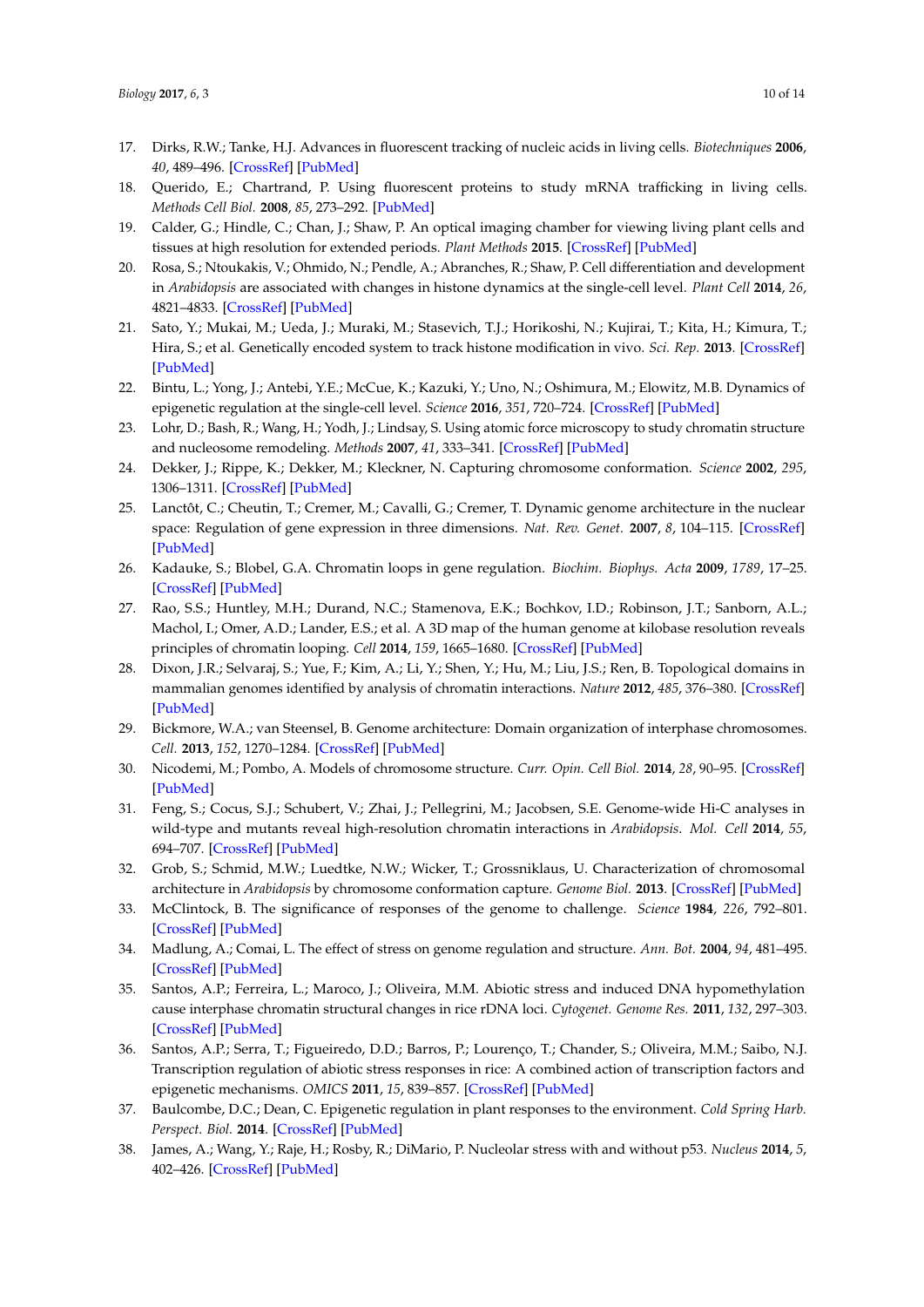- <span id="page-10-0"></span>39. Rubbi, C.P.; Milner, J. Disruption of the nucleolus mediates stabilization of p53 in response to DNA damage and other stresses. *EMBO J.* **2003**, *22*, 6068–6077. [\[CrossRef\]](http://dx.doi.org/10.1093/emboj/cdg579) [\[PubMed\]](http://www.ncbi.nlm.nih.gov/pubmed/14609953)
- <span id="page-10-1"></span>40. Daniely, Y.; Dimitrove, D.D.; Borowiec, J.A. Stress-dependent nucleolin mobilization mediated by p53-nucleolin complex formation. *Mol. Cell. Biol.* **2002**, *22*, 6014–6122. [\[CrossRef\]](http://dx.doi.org/10.1128/MCB.22.16.6014-6022.2002) [\[PubMed\]](http://www.ncbi.nlm.nih.gov/pubmed/12138209)
- <span id="page-10-2"></span>41. Leitch, A.R.; Mosgöller, W.; Shi, M.; Heslop-Harrison, J.S. Different patterns of rDNA organization at interphase in nuclei of wheat and rye. *J. Cell Sci.* **1992**, *101 Pt 4*, 751–757. [\[PubMed\]](http://www.ncbi.nlm.nih.gov/pubmed/1527177)
- <span id="page-10-3"></span>42. McKeown, P.C.; Shaw, P.J. Chromatin: Linking structure and function in the nucleolus. *Chromosoma* **2009**, *118*, 11–23. [\[CrossRef\]](http://dx.doi.org/10.1007/s00412-008-0184-2) [\[PubMed\]](http://www.ncbi.nlm.nih.gov/pubmed/18925405)
- <span id="page-10-4"></span>43. Shaw, P.J. The Nucleolus. In *eLS*; John Wiley & Sons, Ltd.: Chichester, UK, 2015.
- <span id="page-10-5"></span>44. Wada, Y.; Miyamoto, K.; Kusano, T.; Sano, H. Association between up-regulation of stress-responsive genes and hypomethylation of genomic DNA in tobacco plants. *Mol. Genet. Genom.* **2004**, *271*, 658–666. [\[CrossRef\]](http://dx.doi.org/10.1007/s00438-004-1018-4) [\[PubMed\]](http://www.ncbi.nlm.nih.gov/pubmed/15148604)
- <span id="page-10-6"></span>45. Choi, C.S.; Sano, H. Abiotic-stress induces demethylation and transcriptional activation of a gene encoding a glycerophosphodiesterase-like protein in tobacco plants. *Mol. Genet Genom.* **2007**, *277*, 589–600. [\[CrossRef\]](http://dx.doi.org/10.1007/s00438-007-0209-1) [\[PubMed\]](http://www.ncbi.nlm.nih.gov/pubmed/17273870)
- <span id="page-10-7"></span>46. Steward, N.; Ito, M.; Yamaguchi, Y.; Koizumi, N.; Sano, H. Periodic DNA methylation in maize nucleosomes and demethylation by environmental stress. *J. Biol. Chem.* **2002**, *277*, 37741–37746. [\[CrossRef\]](http://dx.doi.org/10.1074/jbc.M204050200) [\[PubMed\]](http://www.ncbi.nlm.nih.gov/pubmed/12124387)
- <span id="page-10-8"></span>47. Coen, E.S.; Carpenter, R.; Martin, C. Transposable elements generate novel spatial patterns of gene expression in *Antirrhinum majus*. *Cell* **1986**, *47*, 285–296. [\[CrossRef\]](http://dx.doi.org/10.1016/0092-8674(86)90451-4)
- <span id="page-10-9"></span>48. Hashida, S.N.; Kitamura, K.; Mikami, T.; Kishima, Y. Temperature shift coordinately changes the activity and the methylation state of transposon Tam<sup>3</sup> in *Antirrhinum majus*. *Plant Physiol.* **2003**, *132*, 1207–1216. [\[CrossRef\]](http://dx.doi.org/10.1104/pp.102.017533) [\[PubMed\]](http://www.ncbi.nlm.nih.gov/pubmed/12857803)
- <span id="page-10-10"></span>49. Ivashuta, S.; Naumkina, M.; Gau, M.; Uchiyama, K.; Isobe, S.; Mizukami, Y.; Shimamoto, Y. Genotype-dependent transcriptional activation of novel repetitive elements during cold acclimation of alfalfa (*Medicago sativa*). *Plant J.* **2002**, *31*, 615–627. [\[CrossRef\]](http://dx.doi.org/10.1046/j.1365-313X.2002.01383.x) [\[PubMed\]](http://www.ncbi.nlm.nih.gov/pubmed/12207651)
- <span id="page-10-11"></span>50. Zhang, C.Y.; Wang, N.N.; Zhang, Y.H.; Feng, Q.Z.; Yang, C.W.; Liu, B. DNA methylation involved in proline accumulation in response to osmotic stress in rice (*Oryza sativa*). *Genet. Mol. Res.* **2013**, *12*, 1269–1277. [\[CrossRef\]](http://dx.doi.org/10.4238/2013.April.17.5) [\[PubMed\]](http://www.ncbi.nlm.nih.gov/pubmed/23661451)
- <span id="page-10-12"></span>51. González, R.M.; Ricardi, M.M.; Iusem, N.D. Epigenetic marks in an adaptive water stress-responsive gene in tomato roots under normal and drought conditions. *Epigenetics* **2013**, *8*, 864–872.
- <span id="page-10-13"></span>52. Karan, R.; DeLeon, T.; Biradar, H.; Subudhi, P.K. Salt stress induced variation in DNA methylation pattern and its influence on gene expression in contrasting rice genotypes. *PLoS ONE* **2012**, *7*, e40203. [\[CrossRef\]](http://dx.doi.org/10.1371/journal.pone.0040203) [\[PubMed\]](http://www.ncbi.nlm.nih.gov/pubmed/22761959)
- <span id="page-10-14"></span>53. Ferreira, L.J.; Azevedo, V.; Maroco, J.; Oliveira, M.M.; Santos, A.P. Salt Tolerant and Sensitive Rice Varieties Display Differential Methylome Flexibility under Salt Stress. *PLoS ONE* **2015**, *10*, e0124060. [\[CrossRef\]](http://dx.doi.org/10.1371/journal.pone.0124060) [\[PubMed\]](http://www.ncbi.nlm.nih.gov/pubmed/25932633)
- <span id="page-10-15"></span>54.  $Z$ ong, W.; Zhong, X.; You, J.; Xiong, L. Genome-wide profiling of histone  $\rm H_3K_4$ -tri-methylation and gene expression in rice under drought stress. *Plant Mol. Biol.* **2013**, *81*, 175–188. [\[CrossRef\]](http://dx.doi.org/10.1007/s11103-012-9990-2) [\[PubMed\]](http://www.ncbi.nlm.nih.gov/pubmed/23192746)
- <span id="page-10-16"></span>55. Tsuji, H.; Saika, H.; Tsutsumi, N.; Hirai, A.; Nakazono, M. Dynamic and reversible changes in histone H<sup>3</sup> -Lys<sup>4</sup> methylation and H<sup>3</sup> acetylation occurring at submergence-inducible genes in rice. *Plant Cell Physiol.* **2006**, *47*, 995–1003. [\[CrossRef\]](http://dx.doi.org/10.1093/pcp/pcj072) [\[PubMed\]](http://www.ncbi.nlm.nih.gov/pubmed/16774928)
- <span id="page-10-17"></span>56. Marconi, G.; Pace, R.; Traini, A.; Raggi, L.; Lutts, S.; Chiusano, M.; Guiducci, M.; Falcinelli, M.; Benincasa, P.; Albertini, E. Use of MSAP markers to analyse the effects of salt stress on DNA methylation in Rapeseed (*Brassica napus* var. *oleifera*). *PLoS ONE* **2013**, *8*, e75597. [\[CrossRef\]](http://dx.doi.org/10.1371/journal.pone.0075597) [\[PubMed\]](http://www.ncbi.nlm.nih.gov/pubmed/24086583)
- <span id="page-10-18"></span>57. Chen, L.T.; Luo, M.; Wang, Y.Y.; Wu, K. Involvement of *Arabidopsis* histone deacetylase HDA6 in ABA and salt stress response. *J. Exp. Bot.* **2010**, *61*, 3345–3353. [\[CrossRef\]](http://dx.doi.org/10.1093/jxb/erq154) [\[PubMed\]](http://www.ncbi.nlm.nih.gov/pubmed/20519338)
- <span id="page-10-19"></span>58. Sani, E.; Herzyk, P.; Perrella, G.; Colot, V.; Amtmann, A. Hyperosmotic priming of Arabidopsis seedlings establishes a long-term somatic memory accompanied by specific changes of the epigenome. *Genome Biol.* **2013**. [\[CrossRef\]](http://dx.doi.org/10.1186/gb-2013-14-6-r59) [\[PubMed\]](http://www.ncbi.nlm.nih.gov/pubmed/23767915)
- <span id="page-10-20"></span>59. Kim, J.M.; To, T.K.; Ishida, J.; Morosawa, T.; Kawashima, M.; Matsui, A.; Toyoda, T.; Kimura, H.; Shinozaki, K.; Seki, M. Alterations of lysine modifications on the histone  $H_3$  N-tail under drought stress conditions in *Arabidopsis thaliana*. *Plant Cell Physiol.* **2008**, *49*, 1580–1588. [\[CrossRef\]](http://dx.doi.org/10.1093/pcp/pcn133) [\[PubMed\]](http://www.ncbi.nlm.nih.gov/pubmed/18779215)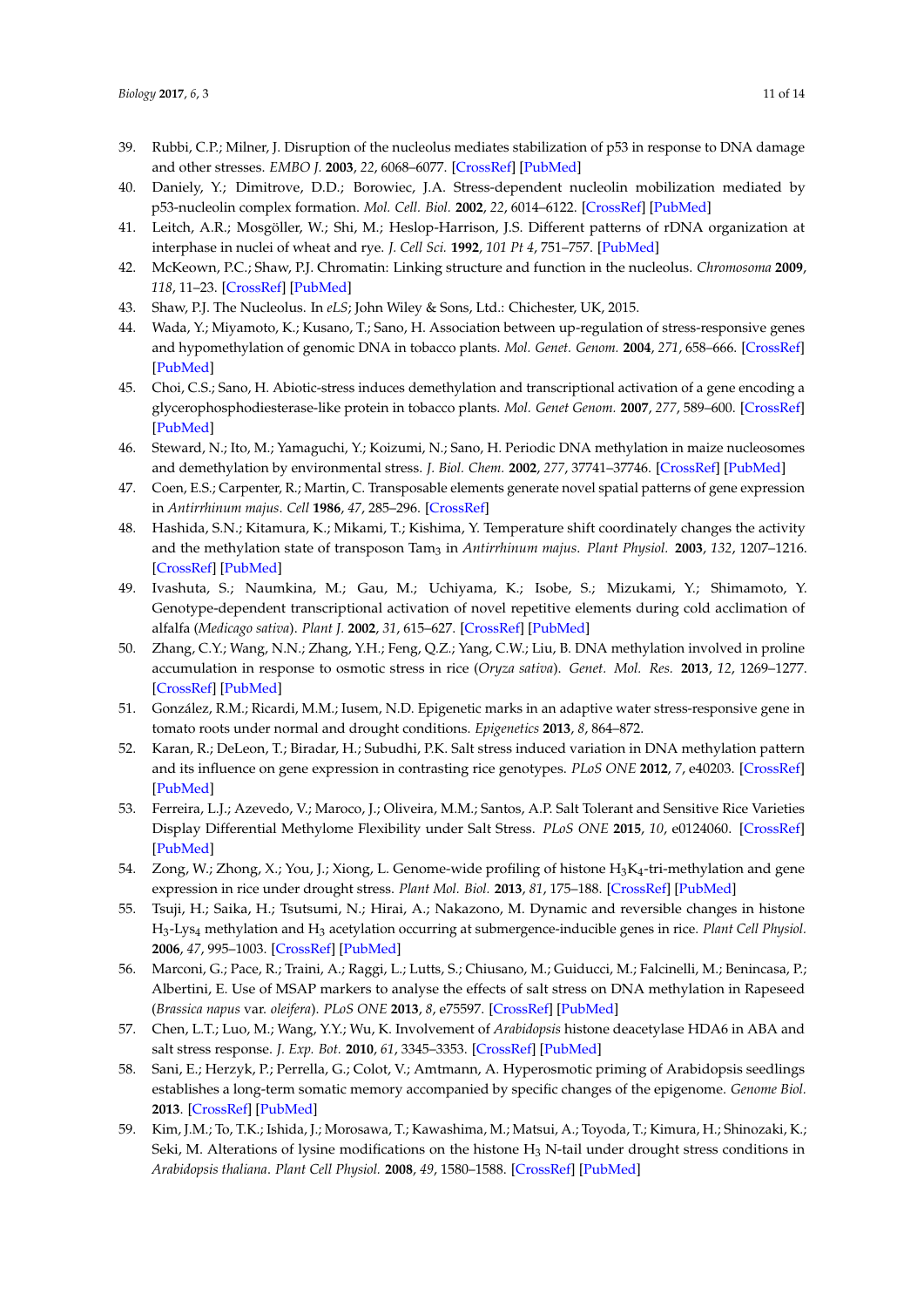- <span id="page-11-0"></span>60. Kim, J.M.; To, T.K.; Ishida, J.; Matsui, A.; Kimura, H.; Seki, M. Transition of chromatin status during the process of recovery from drought stress in *Arabidopsis thaliana*. *Plant Cell Physiol.* **2012**, *53*, 847–856. [\[CrossRef\]](http://dx.doi.org/10.1093/pcp/pcs053) [\[PubMed\]](http://www.ncbi.nlm.nih.gov/pubmed/22505693)
- <span id="page-11-1"></span>61. Kwon, C.S.; Lee, D.; Choi, G.; Chung, W.I. Histone occupancy-dependent and -independent removal of H3K27 trimethylation at cold-responsive genes in *Arabidopsis*. *Plant J.* **2009**, *60*, 112–121. [\[CrossRef\]](http://dx.doi.org/10.1111/j.1365-313X.2009.03938.x) [\[PubMed\]](http://www.ncbi.nlm.nih.gov/pubmed/19500304)
- <span id="page-11-2"></span>62. Hu, Y.; Zhang, L.; He, S.; Huang, M.; Tan, J.; Zhao, L.; Yan, S.; Li, H.; Zhou, K.; Liang, Y.; et al. Cold stress selectively unsilences tandem repeats in heterochromatin associated with accumulation of H3K9ac. *Plant Cell Environ.* **2012**, *35*, 2130–2142. [\[CrossRef\]](http://dx.doi.org/10.1111/j.1365-3040.2012.02541.x) [\[PubMed\]](http://www.ncbi.nlm.nih.gov/pubmed/22616903)
- <span id="page-11-3"></span>63. Kovalchuk, O.; Burke, P.; Arkhipov, A.; Kuchma, N.; James, S.J.; Kovalchuk, I.; Pogribny, I. Genome hypermethylation in *Pinus silvestris* of Chernobyl—A mechanism for radiation adaptation? *Mutat. Res.* **2003**, *529*, 13–20. [\[CrossRef\]](http://dx.doi.org/10.1016/S0027-5107(03)00103-9)
- <span id="page-11-4"></span>64. Bhardwaj, J.; Mahajan, M.; Yadav, S.K. Comparative Analysis of DNA Methylation Polymorphism in Drought Sensitive (HPKC2) and Tolerant (HPK4) Genotypes of Horse Gram (*Macrotyloma uniflorum*). *Biochem. Genet.* **2013**, *51*, 493–502. [\[CrossRef\]](http://dx.doi.org/10.1007/s10528-013-9580-2) [\[PubMed\]](http://www.ncbi.nlm.nih.gov/pubmed/23455692)
- <span id="page-11-5"></span>65. Kapazoglou, A.; Drosou, V.; Argiriou, A.; Tsaftaris, A.S. The study of a barley epigenetic regulator, HvDME, in seed development and under drought. *BMC Plant Biol.* **2013**. [\[CrossRef\]](http://dx.doi.org/10.1186/1471-2229-13-172) [\[PubMed\]](http://www.ncbi.nlm.nih.gov/pubmed/24175960)
- <span id="page-11-6"></span>66. Lira-Medeiros, C.F.; Parisod, C.; Fernandes, R.A.; Mata, C.S.; Cardoso, M.A.; Ferreira, P.C. Epigenetic variation in mangrove plants occurring in contrasting natural environment. *PLoS ONE* **2010**, *5*, e10326. [\[CrossRef\]](http://dx.doi.org/10.1371/journal.pone.0010326) [\[PubMed\]](http://www.ncbi.nlm.nih.gov/pubmed/20436669)
- <span id="page-11-7"></span>67. Mayer, B.F.; Ali-Benali, M.A.; Demone, J.; Bertrand, A.; Charron, J.B. Cold acclimation induces distinctive changes in the chromatin state and transcript levels of *COR* genes in *Cannabis sativa* varieties with contrasting cold acclimation capacities. *Physiol. Plant* **2014**, *155*, 281–295. [\[CrossRef\]](http://dx.doi.org/10.1111/ppl.12318) [\[PubMed\]](http://www.ncbi.nlm.nih.gov/pubmed/25534661)
- <span id="page-11-8"></span>68. Kouzarides, T. Chromatin modifications and their function. *Cell* **2007**, *128*, 693–705. [\[CrossRef\]](http://dx.doi.org/10.1016/j.cell.2007.02.005) [\[PubMed\]](http://www.ncbi.nlm.nih.gov/pubmed/17320507)
- <span id="page-11-9"></span>69. Sokol, A.; Kwiatkowska, A.; Jerzmanowski, A.; Prymakowska-Bosak, M. Up-regulation of stress-inducible genes in tobacco and *Arabidopsis* cells in response to abiotic stresses and ABA treatment correlates with dynamic changes in histone H<sup>3</sup> and H<sup>4</sup> modifications. *Planta* **2007**, *227*, 245–254. [\[CrossRef\]](http://dx.doi.org/10.1007/s00425-007-0612-1) [\[PubMed\]](http://www.ncbi.nlm.nih.gov/pubmed/17721787)
- 70. Van Dijk, K.; Ding, Y.; Malkaram, S.; Riethoven, J.J.; Liu, R.; Yang, J.; Laczko, P.; Chen, H.; Xia, Y.; Ladunga, I.; et al. Dynamic changes in genome-wide histone  ${\rm H_3}$  lysine 4 methylation patterns in response to dehydration stress in *Arabidopsis thaliana*. *BMC Plant Biol.* **2010**. [\[CrossRef\]](http://dx.doi.org/10.1186/1471-2229-10-238) [\[PubMed\]](http://www.ncbi.nlm.nih.gov/pubmed/21050490)
- <span id="page-11-10"></span>71. Granot, G.; Sikron-Persi, N.; Gaspan, O.; Florentin, A.; Talwara, S.; Paul, L.K.; Morgenstern, Y.; Granot, Y.; Grafi, G. Histone modifications associated with drought tolerance in the desert plant *Zygophyllum dumosum* Boiss. *Planta* **2009**, *231*, 27–34. [\[CrossRef\]](http://dx.doi.org/10.1007/s00425-009-1026-z) [\[PubMed\]](http://www.ncbi.nlm.nih.gov/pubmed/19809832)
- <span id="page-11-11"></span>72. Sridha, S.; Wu, K. Identification of *AtHD2C* as a novel regulator of abscisic acid responses in *Arabidopsis*. *Plant J.* **2006**, *46*, 124–133. [\[CrossRef\]](http://dx.doi.org/10.1111/j.1365-313X.2006.02678.x) [\[PubMed\]](http://www.ncbi.nlm.nih.gov/pubmed/16553900)
- <span id="page-11-12"></span>73. Rutowicz, K.; Puzio, M.; Halibart-Puzio, J.; Lirski, M.; Kotliński, M.; Kroteń, M.A.; Kniżewski, Ł.; Lange, B.;  $\hat{\mathsf{S}}$ niegowska- $\hat{\mathsf{S}}$ wierk, K.; et al. A specialized histone h1 variant is required for adaptive responses to complex abiotic stress and related DNA methylation in *Arabidopsis*. *Plant Physiol.* **2015**, *169*, 2080–2101. [\[CrossRef\]](http://dx.doi.org/10.1104/pp.15.00493) [\[PubMed\]](http://www.ncbi.nlm.nih.gov/pubmed/26351307)
- <span id="page-11-13"></span>74. Kumar, S.V.; Wigge, P.A. H2A.Z-Containing nucleosomes mediate the thermosensory response in *Arabidopsis*. *Cell* **2010**, *140*, 136–147. [\[CrossRef\]](http://dx.doi.org/10.1016/j.cell.2009.11.006) [\[PubMed\]](http://www.ncbi.nlm.nih.gov/pubmed/20079334)
- <span id="page-11-14"></span>75. Cervoni, N.; Szyf, M. Demethylase activity is directed by histone acetylation. *J. Biol. Chem.* **2001**, *276*, 40778–40787. [\[CrossRef\]](http://dx.doi.org/10.1074/jbc.M103921200) [\[PubMed\]](http://www.ncbi.nlm.nih.gov/pubmed/11524416)
- <span id="page-11-15"></span>76. D'Alessio, A.C.; Weaver, I.C.; Szyf, M. Acetylation-induced transcription is required for active DNA demethylation in methylation-silenced genes. *Mol. Cell. Biol.* **2007**, *27*, 7462–7474. [\[CrossRef\]](http://dx.doi.org/10.1128/MCB.01120-07) [\[PubMed\]](http://www.ncbi.nlm.nih.gov/pubmed/17709385)
- <span id="page-11-16"></span>77. Li, Q.; Wang, X.; Sun, H.; Zeng, J.; Cao, Z.; Li, Y.; Qian, W. Regulation of Active DNA Demethylation by a Methyl-CpG-Binding Domain Protein in *Arabidopsis thaliana*. *PLoS. Genet.* **2015**, *11*, e1005210.
- <span id="page-11-17"></span>78. Wang, C.; Dong, X.; Jin, D.; Zhao, Y.; Xie, S.; Li, X.; He, X.; Lang, Z.; Lai, J.; Zhu, J.K.; Gong, Z. Methyl-CpG-binding domain protein MBD<sup>7</sup> is required for active DNA demethylation in *Arabidopsis*. *Plant Physiol.* **2015**, *167*, 905–914. [\[CrossRef\]](http://dx.doi.org/10.1104/pp.114.252106) [\[PubMed\]](http://www.ncbi.nlm.nih.gov/pubmed/25593350)
- <span id="page-11-18"></span>79. Jones, P.A. Altering gene expression with 5-azacytidine. *Cell* **1985**, *40*, 485–486. [\[CrossRef\]](http://dx.doi.org/10.1016/0092-8674(85)90192-8)
- <span id="page-11-19"></span>80. Viegas-Pequignot, E.; Dutrillaux, B. Segmentation of human chromosomes induced by 5-ACR (5-azacytidine). *Hum. Genet.* **1976**, *34*, 247–254. [\[CrossRef\]](http://dx.doi.org/10.1007/BF00295287) [\[PubMed\]](http://www.ncbi.nlm.nih.gov/pubmed/63442)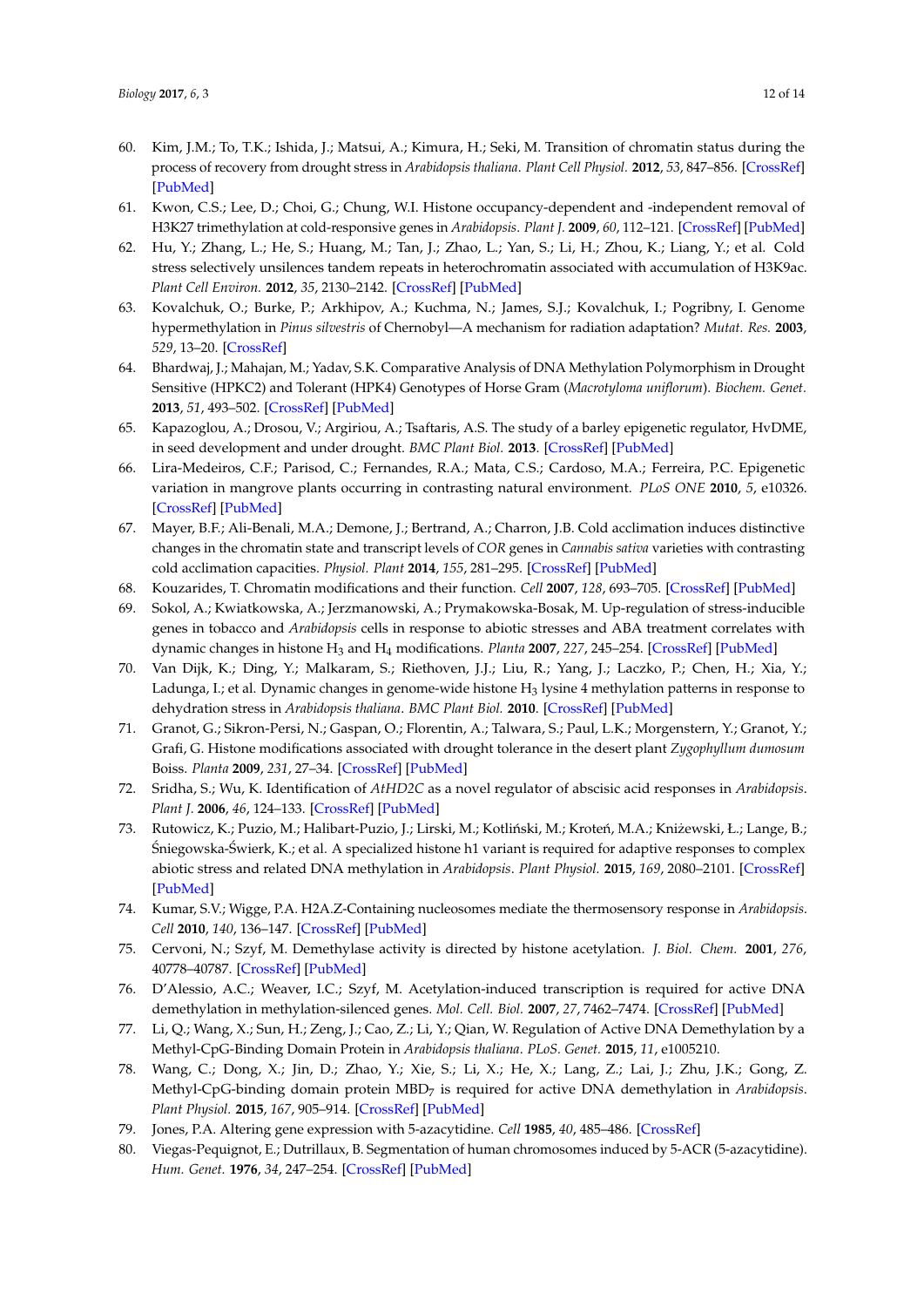- <span id="page-12-0"></span>81. Elhajouji, A.; Santos, A.P.; Van Hummelen, P.; Kirsch-Volders, M. Metabolic differences between whole blood and purified leucocyte cultures for micronucleus induction. *Mutagenesis* **1994**, *9*, 307–313. [\[CrossRef\]](http://dx.doi.org/10.1093/mutage/9.4.307) [\[PubMed\]](http://www.ncbi.nlm.nih.gov/pubmed/7968571)
- <span id="page-12-1"></span>82. Neves, N.; Silva, M.; Heslop-Harrison, J.S.; Viegas, W. Nucleolar dominance in triticales: Control by unlinked genes. *Chromosome Res.* **1997**, *5*, 125–131. [\[CrossRef\]](http://dx.doi.org/10.1023/A:1018470208730) [\[PubMed\]](http://www.ncbi.nlm.nih.gov/pubmed/9146916)
- <span id="page-12-2"></span>83. Castilho, A.; Neves, N.; Rufini-Castiglione, M.; Viegas, W.; Heslop-Harrison, J.S. 5-Methylcytosine distribution and genome organization in triticale before and after treatment with 5-azacytidine. *J. Cell Sci.* **1999**, *112*, 4397–4404. [\[PubMed\]](http://www.ncbi.nlm.nih.gov/pubmed/10564657)
- <span id="page-12-3"></span>84. Silva, M.; Pereira, H.S.; Bento, M.; Santos, A.P.; Shaw, P.; Delgado, M.; Neves, N.; Viegas, W. Interplay of ribosomal DNA loci in nucleolar dominance: Dominant NORs are up-regulated by chromatin dynamics in the wheat-rye system. *PLoS ONE* **2008**, *3*, e3824. [\[CrossRef\]](http://dx.doi.org/10.1371/journal.pone.0003824) [\[PubMed\]](http://www.ncbi.nlm.nih.gov/pubmed/19048103)
- <span id="page-12-4"></span>85. Cheng, J.C.; Matsen, C.B.; Gonzales, F.A.; Ye, W.; Greer, S.; Marquez, V.E.; Jones, P.A.; Selker, E.U. Inhibition of DNA methylation and reactivation of silenced genes by zebularine. *J. Natl. Cancer Inst.* **2003**, *95*, 399–409. [\[CrossRef\]](http://dx.doi.org/10.1093/jnci/95.5.399) [\[PubMed\]](http://www.ncbi.nlm.nih.gov/pubmed/12618505)
- <span id="page-12-5"></span>86. Baubec, T.; Pecinka, A.; Rozhon, W.; Mittelsten Scheid, O. Effective, homogeneous and transient interference with cytosine methylation in plant genomic DNA by zebularine. *Plant J.* **2009**, *57*, 542–554. [\[CrossRef\]](http://dx.doi.org/10.1111/j.1365-313X.2008.03699.x) [\[PubMed\]](http://www.ncbi.nlm.nih.gov/pubmed/18826433)
- <span id="page-12-6"></span>87. Li, E.; Bestor, T.H.; Jaenisch, R. Targeted mutation of the DNA methyltransferase gene results in embryonic lethality. *Cell* **1992**, *69*, 915–926. [\[CrossRef\]](http://dx.doi.org/10.1016/0092-8674(92)90611-F)
- <span id="page-12-7"></span>88. Foss, H.M.; Roberts, C.J.; Claeys, K.M.; Selker, E.U. Abnormal chromosome behavior in *Neurospora* mutants defective in DNA methylation. *Science* **1993**, *262*, 1737–1741. [\[CrossRef\]](http://dx.doi.org/10.1126/science.7505062) [\[PubMed\]](http://www.ncbi.nlm.nih.gov/pubmed/7505062)
- <span id="page-12-8"></span>89. Vongs, A.; Kakutani, T.; Martienssen, R.A.; Richards, E.J. *Arabidopsis thaliana* DNA methylation mutants. *Science* **1993**, *260*, 1926–1928. [\[CrossRef\]](http://dx.doi.org/10.1126/science.8316832) [\[PubMed\]](http://www.ncbi.nlm.nih.gov/pubmed/8316832)
- <span id="page-12-9"></span>90. Kakutani, T.; Jeddeloh, J.A.; Flowers, S.K.; Munakata, K.; Richards, E.J. Developmental abnormalities and epimutations associated with DNA hypomethylation mutations. *Proc. Natl. Acad. Sci. USA* **1996**, *93*, 12406–12411. [\[CrossRef\]](http://dx.doi.org/10.1073/pnas.93.22.12406) [\[PubMed\]](http://www.ncbi.nlm.nih.gov/pubmed/8901594)
- <span id="page-12-10"></span>91. Yao, Y.; Bilichak, A.; Golubov, A.; Kovalchuk, I. *ddm1* plants are sensitive to methyl methane sulfonate and NaCl stresses and are deficient in DNA repair. *Plant Cell Rep.* **2012**, *31*, 1549–1561. [\[CrossRef\]](http://dx.doi.org/10.1007/s00299-012-1269-1) [\[PubMed\]](http://www.ncbi.nlm.nih.gov/pubmed/22538524)
- <span id="page-12-11"></span>92. Cao, X.; Jacobsen, S.E. Locus-specific control of asymmetric and CpNpG methylation by the *DRM* and *CMT3* methyltransferase genes. *Proc. Natl. Acad. Sci. USA* **2002**, *99*, 16491–16498. [\[CrossRef\]](http://dx.doi.org/10.1073/pnas.162371599) [\[PubMed\]](http://www.ncbi.nlm.nih.gov/pubmed/12151602)
- <span id="page-12-12"></span>93. Moritoh, S.; Eun, C.H.; Ono, A.; Asao, H.; Okano, Y.; Yamaguchi, K.; Shimatani, Z.; Koizumi, A.; Terada, R. Targeted disruption of an orthologue of *DOMAINS REARRANGED METHYLASE 2*, *OsDRM2* impairs the growth of rice plants by abnormal DNA methylation. *Plant J.* **2012**, *71*, 85–98. [\[CrossRef\]](http://dx.doi.org/10.1111/j.1365-313X.2012.04974.x) [\[PubMed\]](http://www.ncbi.nlm.nih.gov/pubmed/22380881)
- <span id="page-12-13"></span>94. Tsuji, N.; Kobayashi, M.; Nagashima, K.; Wakisaka, Y.; Koizumi, K. A new antifungal antibiotic, trichostatin. *J. Antibiot.* **1976**, *29*, 1–6. [\[CrossRef\]](http://dx.doi.org/10.7164/antibiotics.29.1) [\[PubMed\]](http://www.ncbi.nlm.nih.gov/pubmed/931784)
- <span id="page-12-14"></span>95. Yoshida, M.; Kijima, M.; Akita, M.; Beppu, T. Potent and specific inhibition of mammalian histone deacetylase both in vivo and in vitro by trichostatin A. *J. Biol. Chem.* **1990**, *265*, 17174–17179. [\[PubMed\]](http://www.ncbi.nlm.nih.gov/pubmed/2211619)
- <span id="page-12-15"></span>96. Chang, S.; Pikaard, C.S. Transcript profiling in *Arabidopsis* reveals complex responses to global inhibition of DNA methylation and histone deacetylation. *J. Biol. Chem.* **2005**, *280*, 796–804. [\[CrossRef\]](http://dx.doi.org/10.1074/jbc.M409053200) [\[PubMed\]](http://www.ncbi.nlm.nih.gov/pubmed/15516340)
- <span id="page-12-16"></span>97. Yang, F.; Zhang, L.; Li, J.; Huang, J.; Wen, R.; Ma, L.; Zhou, D.; Li, L. Trichostatin A and 5-azacytidine both cause an increase in global histone  $H_4$  acetylation and a decrease in global DNA and  $H_3K_9$  methylation during mitosis in maize. *BMC Plant Biol.* **2010**. [\[CrossRef\]](http://dx.doi.org/10.1186/1471-2229-10-178) [\[PubMed\]](http://www.ncbi.nlm.nih.gov/pubmed/20718950)
- <span id="page-12-17"></span>98. Kovarik, A.; Van Houdt, H.; Holy, A.; Depicker, A. Drug induced hypomethylation of a posttranscriptionally silenced transgene locus of tobacco leads to partial release of silencing. *FEBS Lett.* **2000**, *467*, 47–51. [\[CrossRef\]](http://dx.doi.org/10.1016/S0014-5793(00)01077-2)
- <span id="page-12-18"></span>99. Yu, C.W.; Liu, X.; Luo, M.; Chen, C.; Lin, X.; Tian, G.; Lu, Q.; Cui, Y.; Wu, K. *HISTONE DEACETYLASE6* interacts with *FLOWERING LOCUS D* and regulates flowering in *Arabidopsis*. *Plant Physiol.* **2011**, *156*, 173–184. [\[CrossRef\]](http://dx.doi.org/10.1104/pp.111.174417) [\[PubMed\]](http://www.ncbi.nlm.nih.gov/pubmed/21398257)
- <span id="page-12-19"></span>100. Witzany, G. Plant communication from biosemiotic perspective: Differences in abiotic and biotic signal perception determine content arrangement of response behavior. Context determines meaning of meta-, inter- and intraorganismic plant signaling. *Plant Signal. Behav.* **2006**, *1*, 169–178. [\[CrossRef\]](http://dx.doi.org/10.4161/psb.1.4.3163) [\[PubMed\]](http://www.ncbi.nlm.nih.gov/pubmed/19521482)
- <span id="page-12-20"></span>101. Pecinka, A.; Mittelsten Scheid, O. Stress-induced chromatin changes: A critical view on their heritability. *Plant Cell Physiol.* **2012**, *53*, 801–808. [\[CrossRef\]](http://dx.doi.org/10.1093/pcp/pcs044) [\[PubMed\]](http://www.ncbi.nlm.nih.gov/pubmed/22457398)